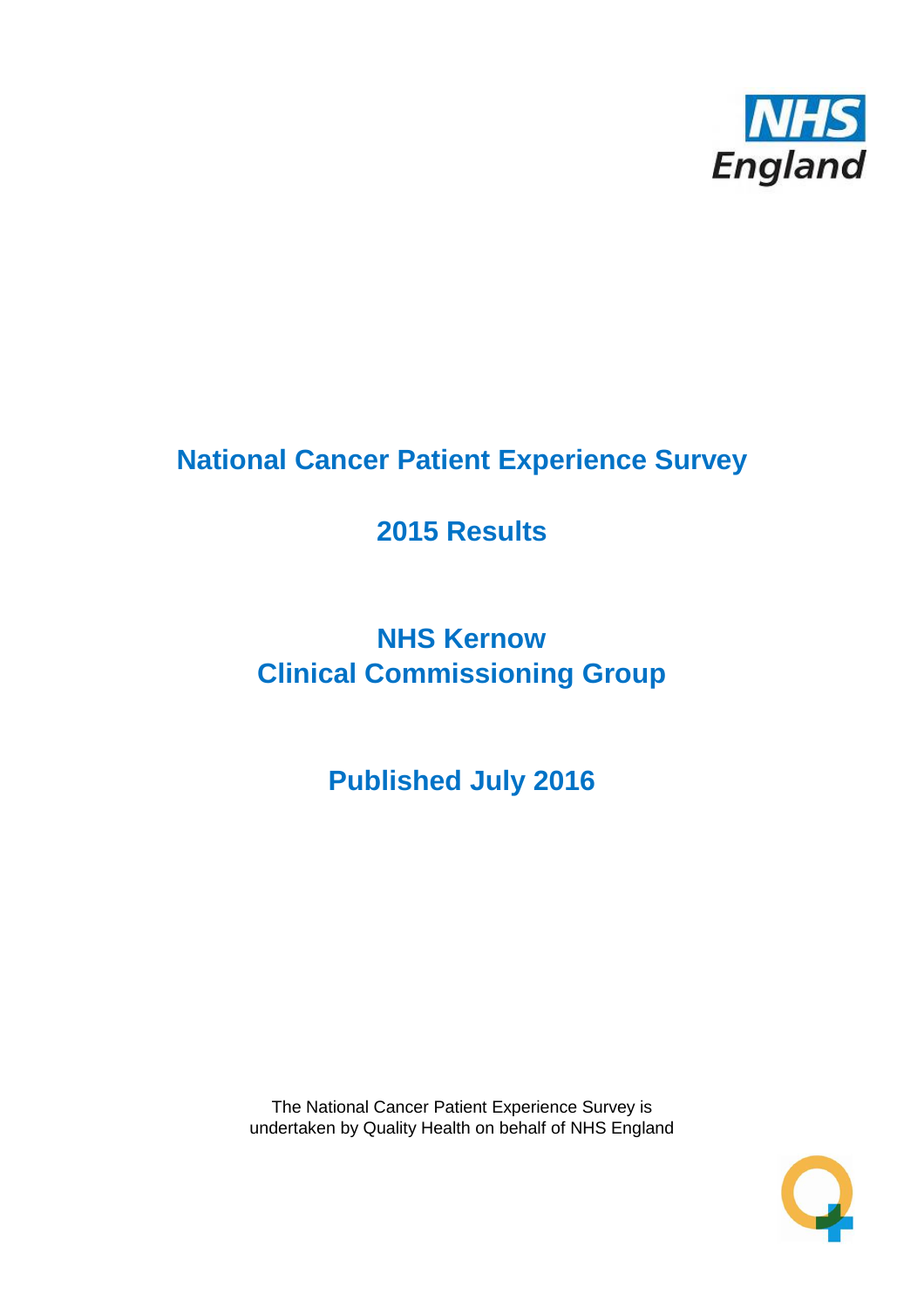### **Introduction**

The National Cancer Patient Experience Survey 2015 is the fifth iteration of the survey first undertaken in 2010. It has been designed to monitor national progress on cancer care; to provide information to drive local quality improvements; to assist commissioners and providers of cancer care; and to inform the work of the various charities and stakeholder groups supporting cancer patients.

The survey was overseen by a national Cancer Patient Experience Advisory Group. This Advisory Group set the principles and objectives of the survey programme and guided questionnaire development.

The survey was commissioned and managed by NHS England. The survey provider, Quality Health, is responsible for designing, running and analysing the survey.

Full national results and other reports are available at www.ncpes.co.uk

Further details on the survey methodology and changes to the 2015 survey can be found in the Annex. Note that a number of significant changes were made to the 2015 survey so caution should be taken in directly comparing data from the 2015 survey to the findings of the previous CPES surveys. No comparisons with previous surveys are presented in this report.

#### **This report**

The report shows how this CCG scored for each question in the survey, compared with national results. It is aimed at helping individual CCGs to understand their performance and identify areas for local improvement.

Note that responses for questions with 1-20 respondents have been suppressed. This is to protect patient confidentiality and because uncertainty around the result is too great.

#### **Data tables**

The data tables presented in this report show the following for each question:

- **Column 1** shows the number of respondents to this question
- **Column 2** shows the unadjusted 2015 score for this CCG
- **Column 3** shows the case-mix adjusted 2015 score for this CCG
- **Column 4** shows the lower limit of the expected range of scores for this CCG (the top of the pale blue section on the Comparability chart - see below)
- **Column 5** shows the upper limit of the expected range of scores for this CCG (the bottom of the dark blue section on the Comparability chart - see below)
- **Column 6** shows the National Average score for this question.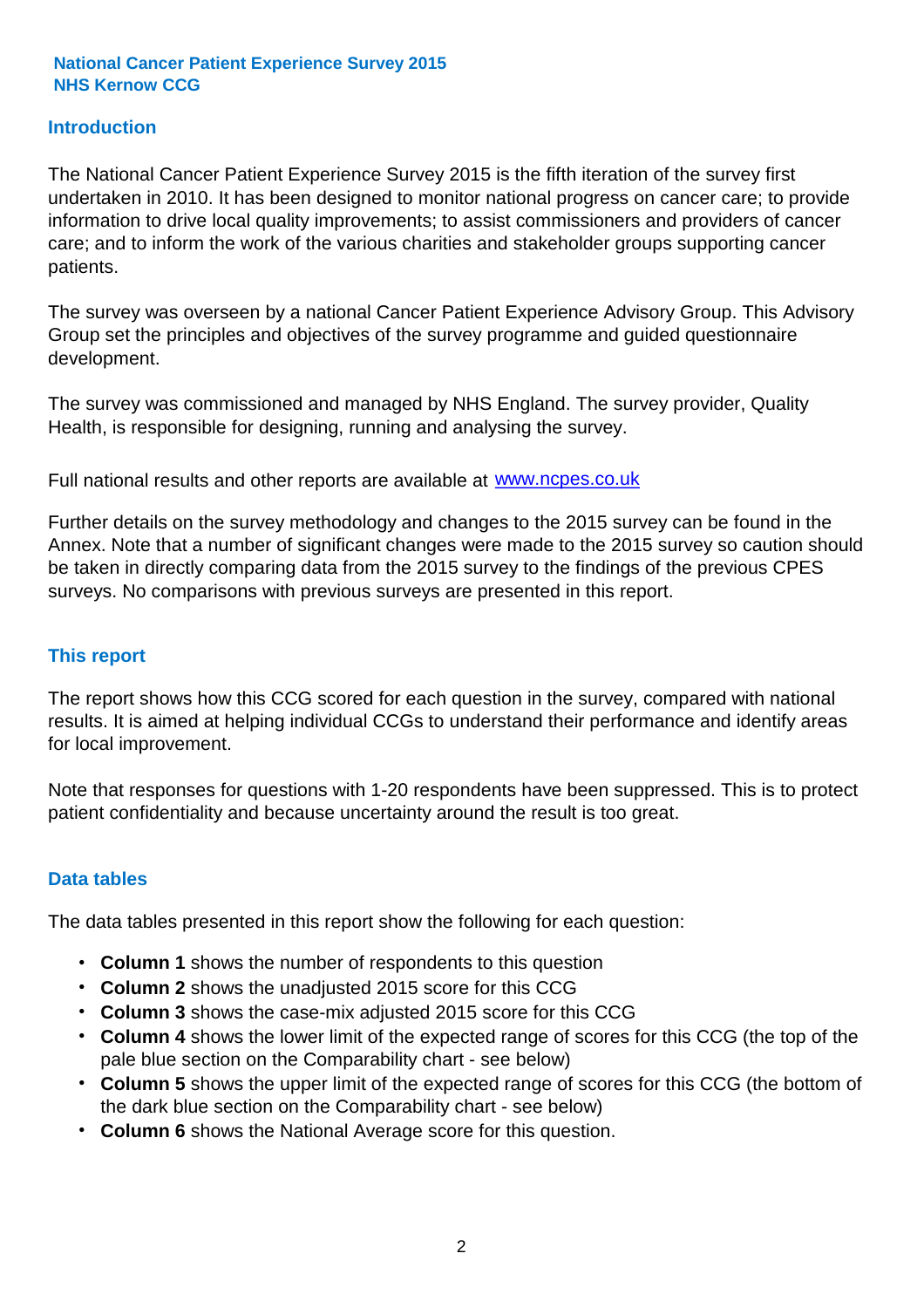Results for individual response options are presented in the detailed data tables **WWW.ncpes.co.uk** Confidence Intervals for unadjusted and case-mix adjusted data are provided in these tables.

Expected ranges and 95% Confidence Intervals highlight the uncertainty around the results. The size of the expected ranges and confidence intervals will be different for each question, and depends on the number of respondents and the range of their responses.

For further details on case-mix adjustment and the scoring methodology used, please refer to the Annex.

### **Comparability charts**

For the 2015 survey, we have adopted the CQC standard for reporting comparative performance, based on calculation of "expected ranges". This means that CCGs will be flagged as outliers only if there is statistical evidence that their scores deviate (positively or negatively) from the range of scores that would be expected for CCGs of the same size.

The Comparability charts in this report show a bar with these expected ranges (in grey), higher than expected (in dark blue), and lower than expected (in pale blue). A black dot represents the actual score of this CCG.

The same colour convention has been used in Column 3 of the Data tables.

For further details on expected ranges, please refer to the technical document at **www.ncpes.co.uk** 

#### **Tumour group tables**

The final set of tables in this report show the scores for each question for each of the 13 tumour groups, with a comparative national score for that tumour group.

These breakdowns are intended as additional information for CCGs to understand the differences between the experiences of patients with different types of cancer. The numbers are generally relatively small and may not be statistically significant. They should therefore be treated with some caution.

#### **Notes on specific questions**

Question 5 in the survey has not been scored. However, the unscored data is useful and has been published alongside the other results in this report. This question asked respondents to "tick all that apply". The results show all of the responses given including where respondents chose two or more options.

Questions used to direct respondents to different parts of the survey (questions 4, 17, 24, 27, 40, 43, 46) and other demographic and information questions are not reported.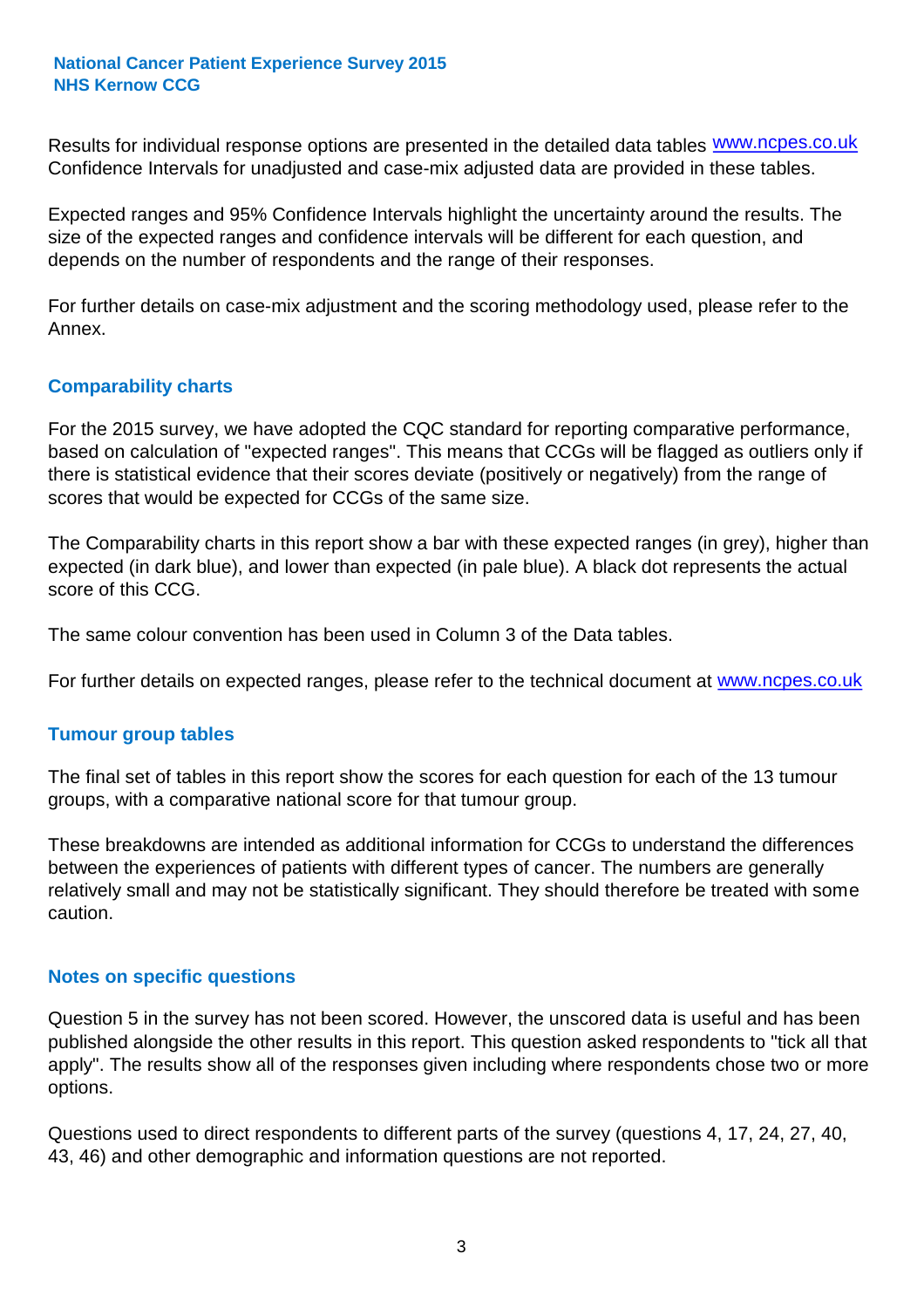#### **How to use the data**

Unadjusted data should be used to see the actual responses from patients relating to the CCG.

Case-mix adjusted data, together with expected ranges, should be used to understand whether the results are significantly higher or lower than national results.

Case-mix adjusted data, together with (case-mix adjusted) Confidence Intervals (presented in the detailed data tables **www.ncpes.co.uk**), should be used to understand whether the results are significantly higher or lower than the results for another CCG.

#### **Response rates**

Numbers of respondents by tumour group, age and gender can be found in the Annex.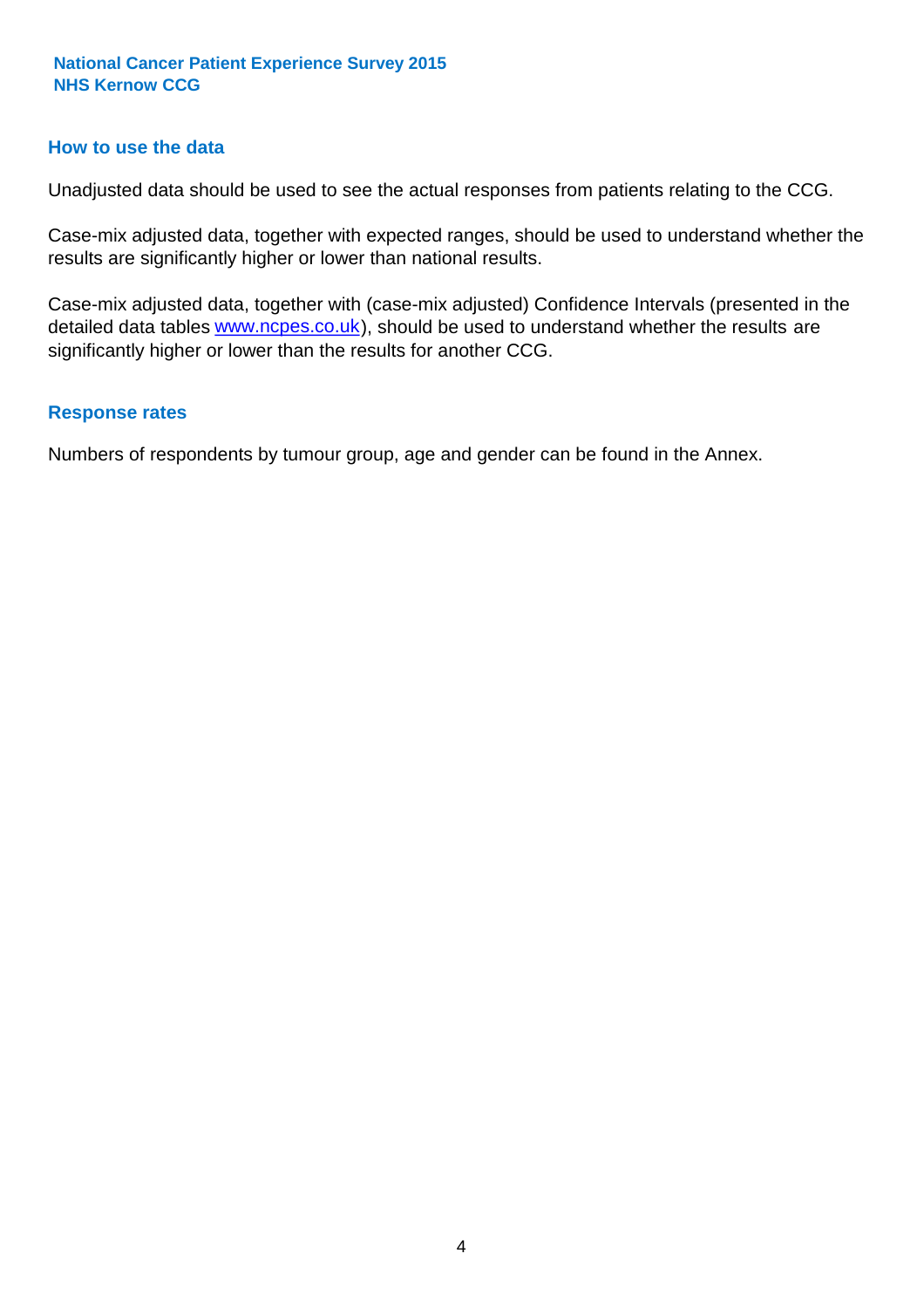## **Executive Summary**

average rating of **8.8**. Asked to rate their care on a scale of zero (very poor) to 10 (very good), respondents gave an

The following questions are included in phase 1 of the Cancer Dashboard developed by Public Health England and NHS England\*:

- **83%** of respondents said that they were definitely involved as much as they wanted to be in decisions about their care and treatment
- **94%** of respondents said that they were given the name of a Clinical Nurse Specialist who would support them through their treatment
- when asked how easy or difficult it had been to contact their Clinical Nurse Specialist 90% of respondents said that it had been 'quite easy' or 'very easy'
- **88%** of respondents said that, overall, they were always treated with dignity and respect they were in hospital
- **94%** of respondents said that hospital staff told them who to contact if they were worried about their condition or treatment after they left hospital
- **68%** of respondents said that they thought the GPs and nurses at their general practice definitely did everything they could to support them while they were having cancer treatment.

Detailed results for these and other questions are set out in the sections that follow.

#### www.cancerdata.nhs.uk/dashboard

The questions were selected in discussion with the national Cancer Patient Experience Advisory Group and reflect four key patient experience domains: provision of information; involvement in decisions; care transition; interpersonal relations, respect and dignity. The figures presented above are all case-mix adjusted.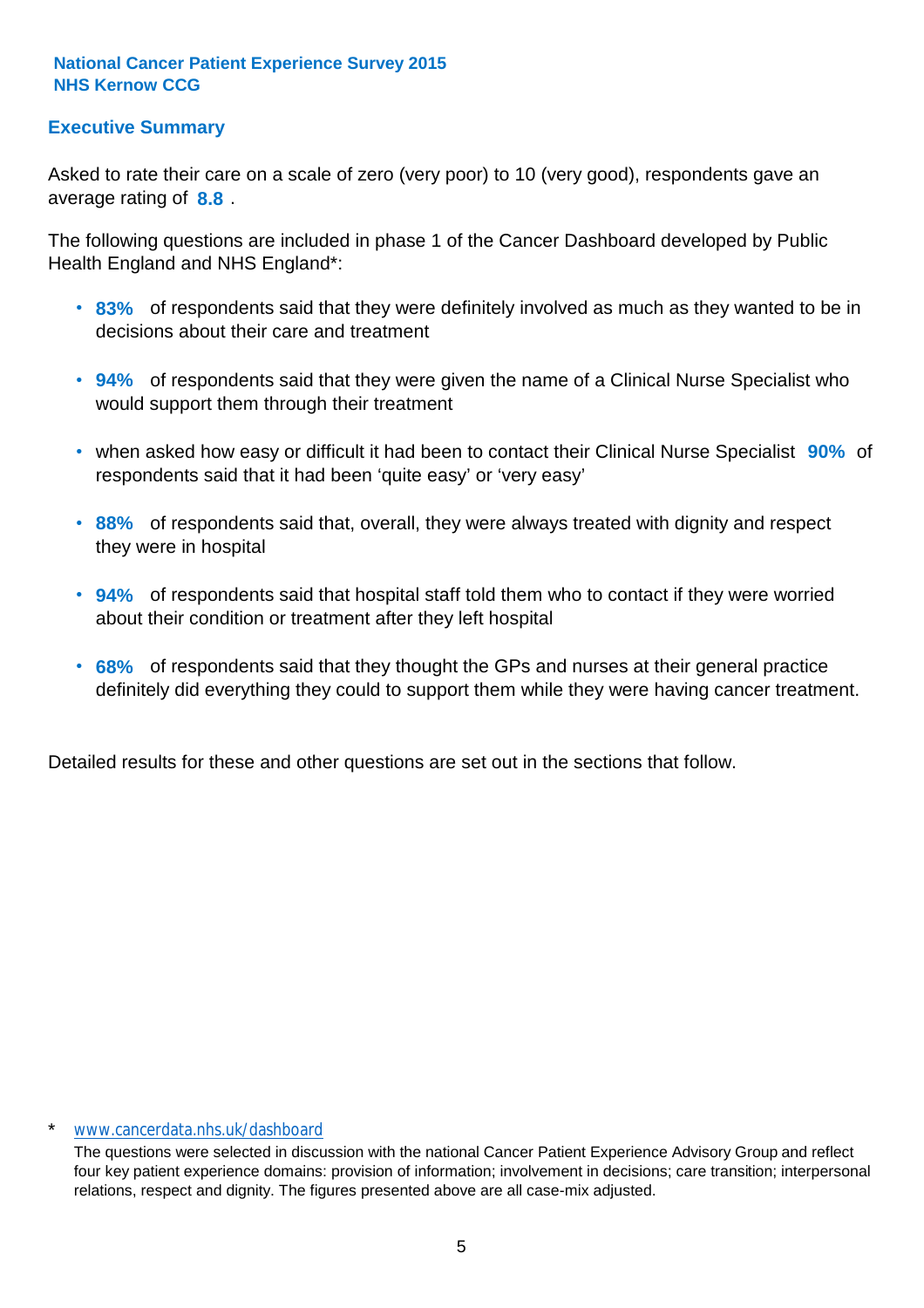# **Questions which scored outside expected range**

|                 |                                                                                            |                                          |                                    | 2015 Case-mix Adjusted              |                                     |                              |
|-----------------|--------------------------------------------------------------------------------------------|------------------------------------------|------------------------------------|-------------------------------------|-------------------------------------|------------------------------|
| Question        |                                                                                            | respondents<br>for this CCG<br>Number of | Percentage for<br>this CCG<br>2015 | Lower limit of<br>expected<br>range | Upper limit of<br>expected<br>range | Average<br>Score<br>National |
|                 | Finding out what was wrong with you                                                        |                                          |                                    |                                     |                                     |                              |
| Q8              | Patient told they could bring a family member or friend when<br>first told they had cancer | 809                                      | 83%                                | 76%                                 | 82%                                 | 79%                          |
| Q <sub>9</sub>  | Patient felt they were told sensitively that they had cancer                               | 950                                      | 87%                                | 82%                                 | 87%                                 | 84%                          |
| Q10             | Patient completely understood the explanation of what was<br>wrong                         | 956                                      | 76%                                | 70%                                 | 76%                                 | 73%                          |
|                 | Deciding the best treatment for you                                                        |                                          |                                    |                                     |                                     |                              |
| Q16             | Patient definitely involved in decisions about care and treatment                          | 928                                      | 83%                                | 75%                                 | 80%                                 | 78%                          |
|                 | <b>Clinical Nurse Specialist</b>                                                           |                                          |                                    |                                     |                                     |                              |
| Q17             | Patient given the name of the CNS who would support them<br>through their treatment        | 924                                      | 94%                                | 88%                                 | 92%                                 | 90%                          |
| Q19             | Get understandable answers to important questions all or most<br>of the time               | 736                                      | 93%                                | 86%                                 | 91%                                 | 89%                          |
|                 | Hospital care as an inpatient                                                              |                                          |                                    |                                     |                                     |                              |
| Q28             | Groups of doctors or nurses did not talk in front of patient as if<br>they were not there  | 585                                      | 86%                                | 78%                                 | 84%                                 | 81%                          |
| Q <sub>31</sub> | Patient had confidence and trust in all ward nurses                                        | 585                                      | 78%                                | 69%                                 | 76%                                 | 72%                          |
| Q36             | Hospital staff definitely did everything to help control pain                              | 503                                      | 88%                                | 81%                                 | 87%                                 | 84%                          |
|                 | Care from your general practice                                                            |                                          |                                    |                                     |                                     |                              |
| Q53             | Practice staff definitely did everything they could to support<br>patient                  | 714                                      | 68%                                | 59%                                 | 66%                                 | 63%                          |
|                 | Your overall NHS care                                                                      |                                          |                                    |                                     |                                     |                              |
| Q55             | Patient given a care plan                                                                  | 717                                      | 26%                                | 29%                                 | 37%                                 | 33%                          |
| Q59             | Patient's average rating of care scored from very poor to very<br>good                     | 935                                      | 8.8                                | 8.6                                 | 8.8                                 | 8.7                          |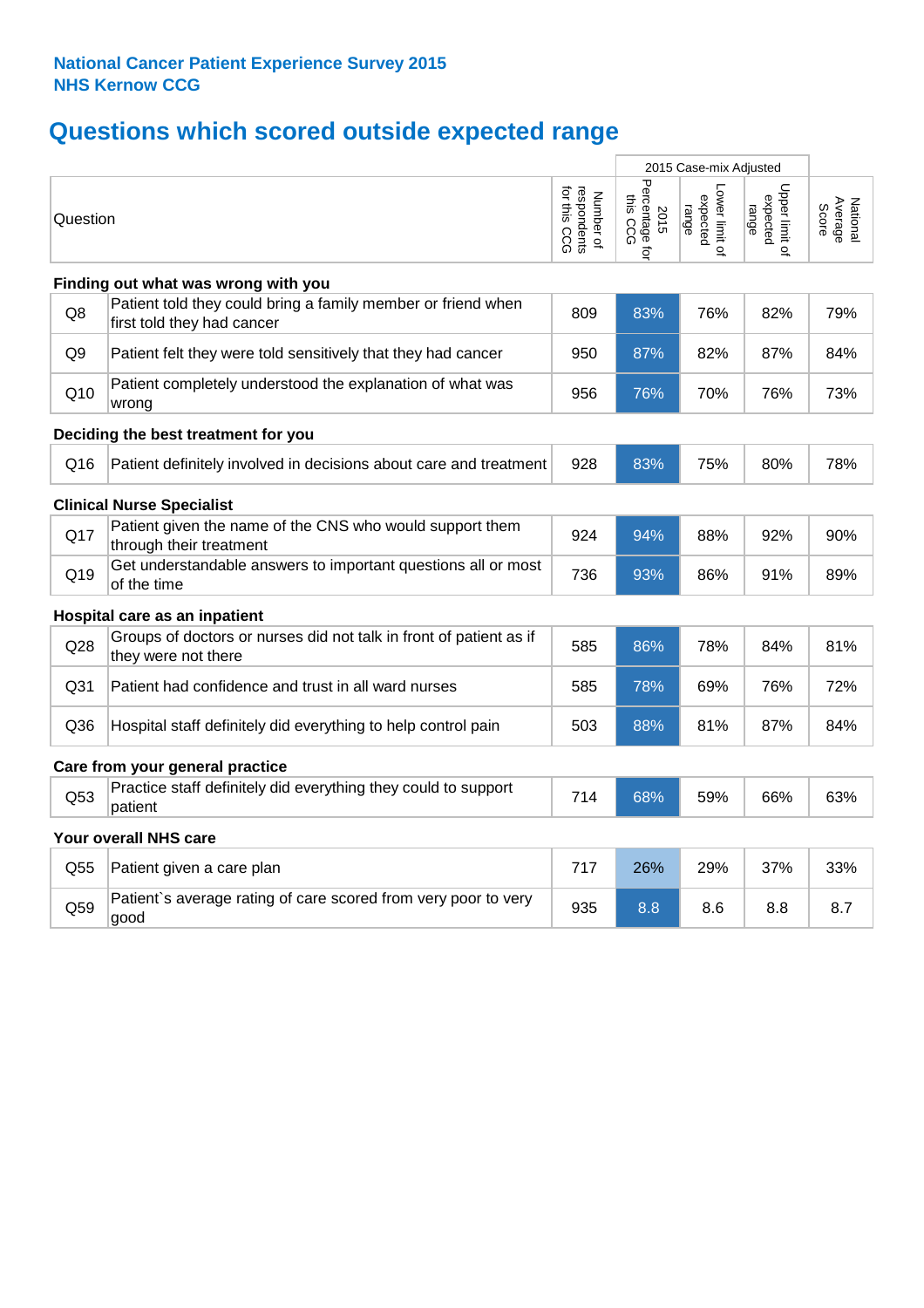# **CCG results**

## **Seeing your GP**



|    |                                                                |                                                     |                             |               | 2015 Case-mix Adjusted     |                            |                           |
|----|----------------------------------------------------------------|-----------------------------------------------------|-----------------------------|---------------|----------------------------|----------------------------|---------------------------|
|    | Question                                                       | respondents<br><b>Number</b><br>$\overline{\sigma}$ | 2015<br>Unadjusted<br>Score | 2015<br>Score | Expected<br>range<br>lower | Expected<br>range<br>nbber | National Average<br>Score |
| Q1 | Saw GP once / twice before being told had to go to<br>hospital | 726                                                 | 74%                         | 74%           | 73%                        | 79%                        | 76%                       |
| Q2 | Patient thought they were seen as soon as necessary            | 945                                                 | 84%                         | 83%           | 80%                        | 85%                        | 82%                       |

|    |                                                                             |                                                 | No.     |
|----|-----------------------------------------------------------------------------|-------------------------------------------------|---------|
|    | Beforehand, did you have all the<br>information you needed about your test? | Yes                                             | $\star$ |
|    |                                                                             | No, I would have liked more written information |         |
| Q5 |                                                                             | No, I would have liked more verbal information  | $\star$ |
|    |                                                                             | I did not need / want any information           | $\star$ |
|    |                                                                             | Don't know / can't remember                     | $\star$ |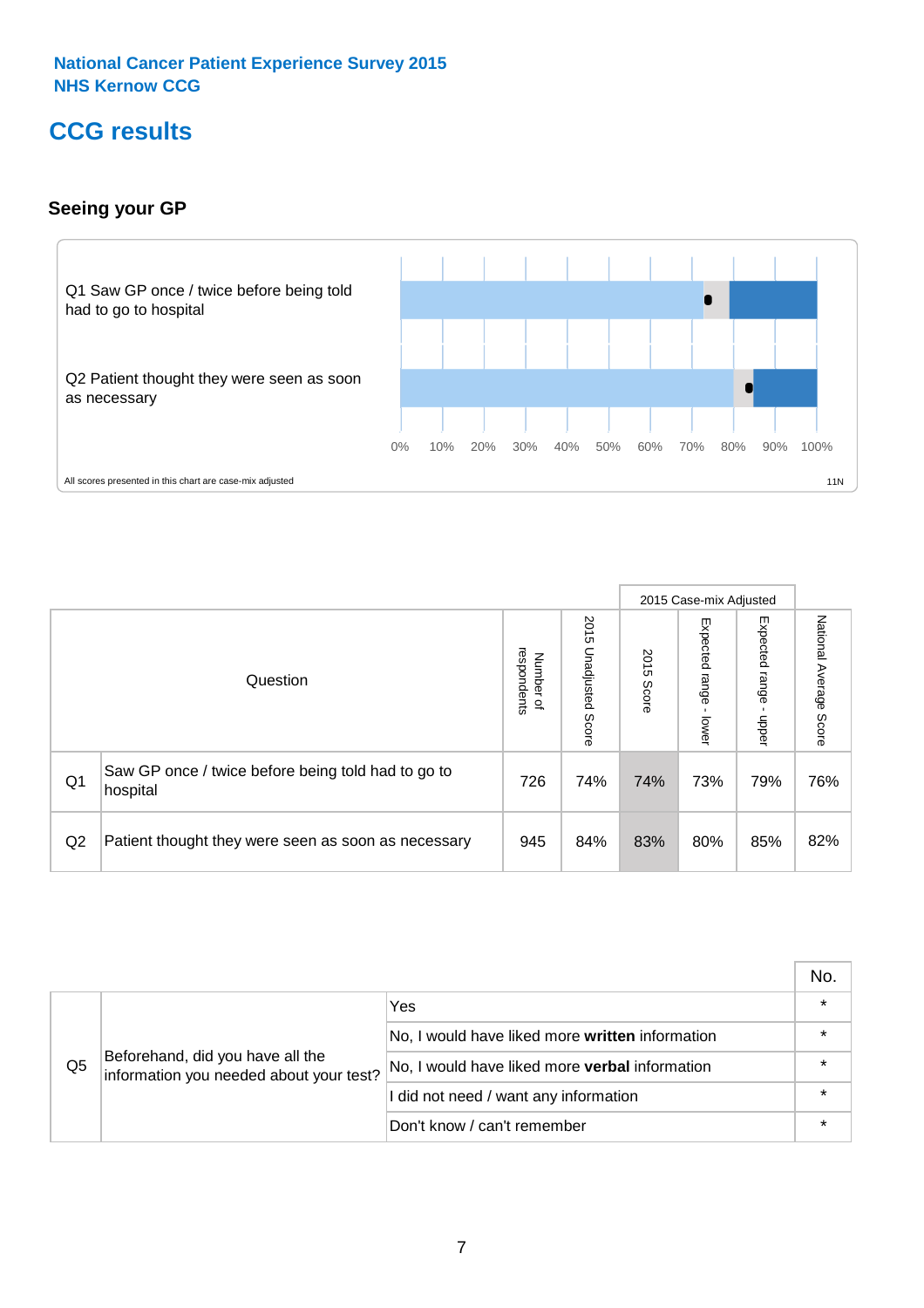## **Diagnostic tests**



|                |                                                                       |                                       |                             |               | 2015 Case-mix Adjusted  |                         |                           |
|----------------|-----------------------------------------------------------------------|---------------------------------------|-----------------------------|---------------|-------------------------|-------------------------|---------------------------|
|                | Question                                                              | respondents<br>Number<br>$\mathbf{Q}$ | 2015<br>Unadjusted<br>Score | 2015<br>Score | Expected range<br>lower | Expected range<br>nbber | National Average<br>Score |
| Q <sub>6</sub> | The length of time waiting for the test to be done was<br>about right | 818                                   | 87%                         | 87%           | 84%                     | 89%                     | 87%                       |
| Q7             | Given complete explanation of test results in<br>understandable way   | 819                                   | 81%                         | 81%           | 76%                     | 82%                     | 79%                       |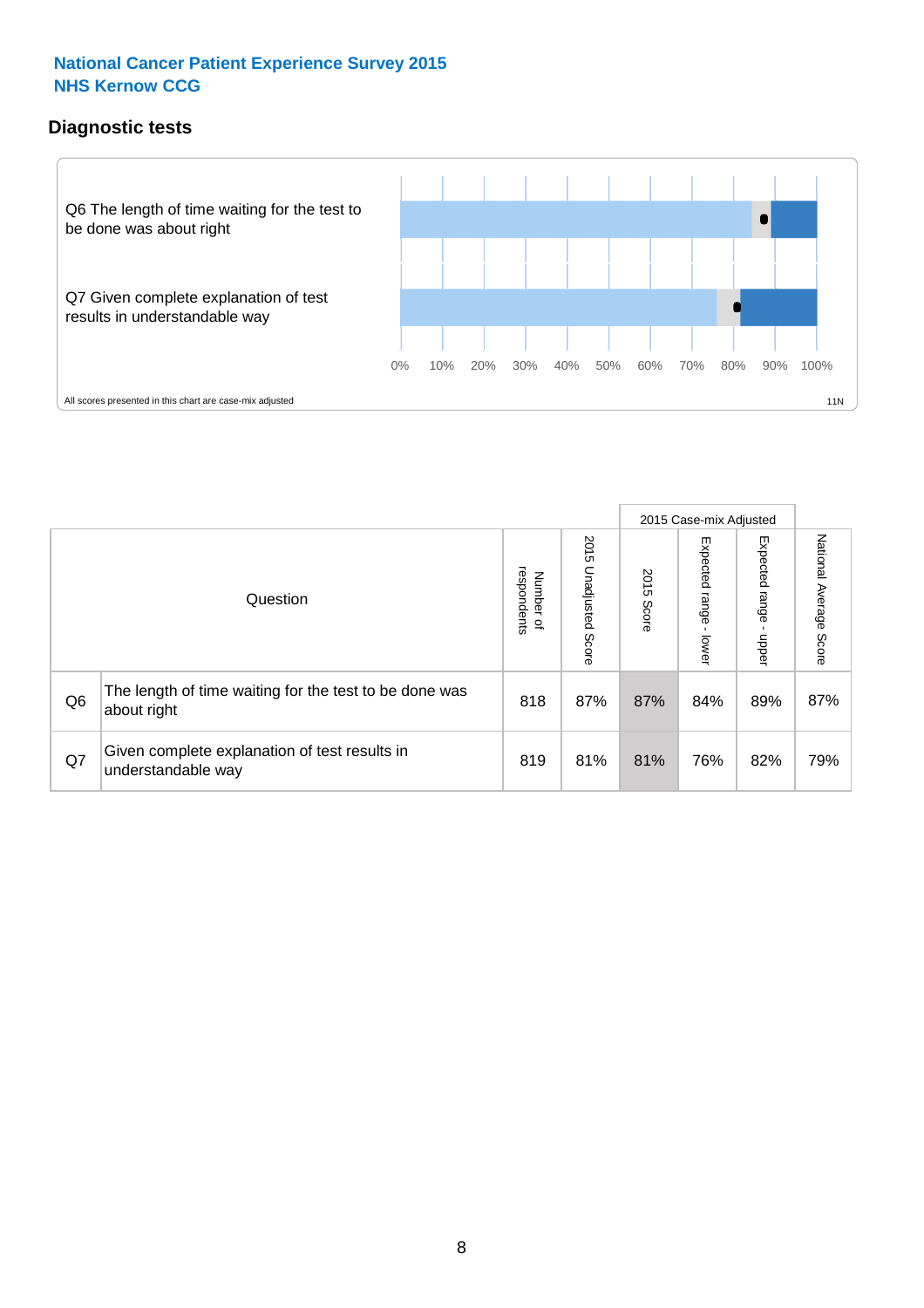#### **Finding out what was wrong with you**



|     |                                                                                            |                          |                       | 2015 Case-mix Adjusted<br>Expected range - lower<br>2015 Score<br>83%<br>76%<br>87%<br>82%<br>76%<br>70%<br>72%<br>69% |                                           |                           |
|-----|--------------------------------------------------------------------------------------------|--------------------------|-----------------------|------------------------------------------------------------------------------------------------------------------------|-------------------------------------------|---------------------------|
|     | Question                                                                                   | respondents<br>Number of | 2015 Unadjusted Score |                                                                                                                        | Expected range<br>$\blacksquare$<br>nbber | National Average<br>Score |
| Q8  | Patient told they could bring a family member or friend<br>when first told they had cancer | 809                      | 84%                   |                                                                                                                        | 82%                                       | 79%                       |
| Q9  | Patient felt they were told sensitively that they had cancer                               | 950                      | 87%                   |                                                                                                                        | 87%                                       | 84%                       |
| Q10 | Patient completely understood the explanation of what<br>was wrong                         | 956                      | 76%                   |                                                                                                                        | 76%                                       | 73%                       |
| Q11 | Patient given easy to understand written information<br>about the type of cancer they had  | 834                      | 72%                   |                                                                                                                        | 75%                                       | 72%                       |
|     |                                                                                            |                          |                       |                                                                                                                        |                                           |                           |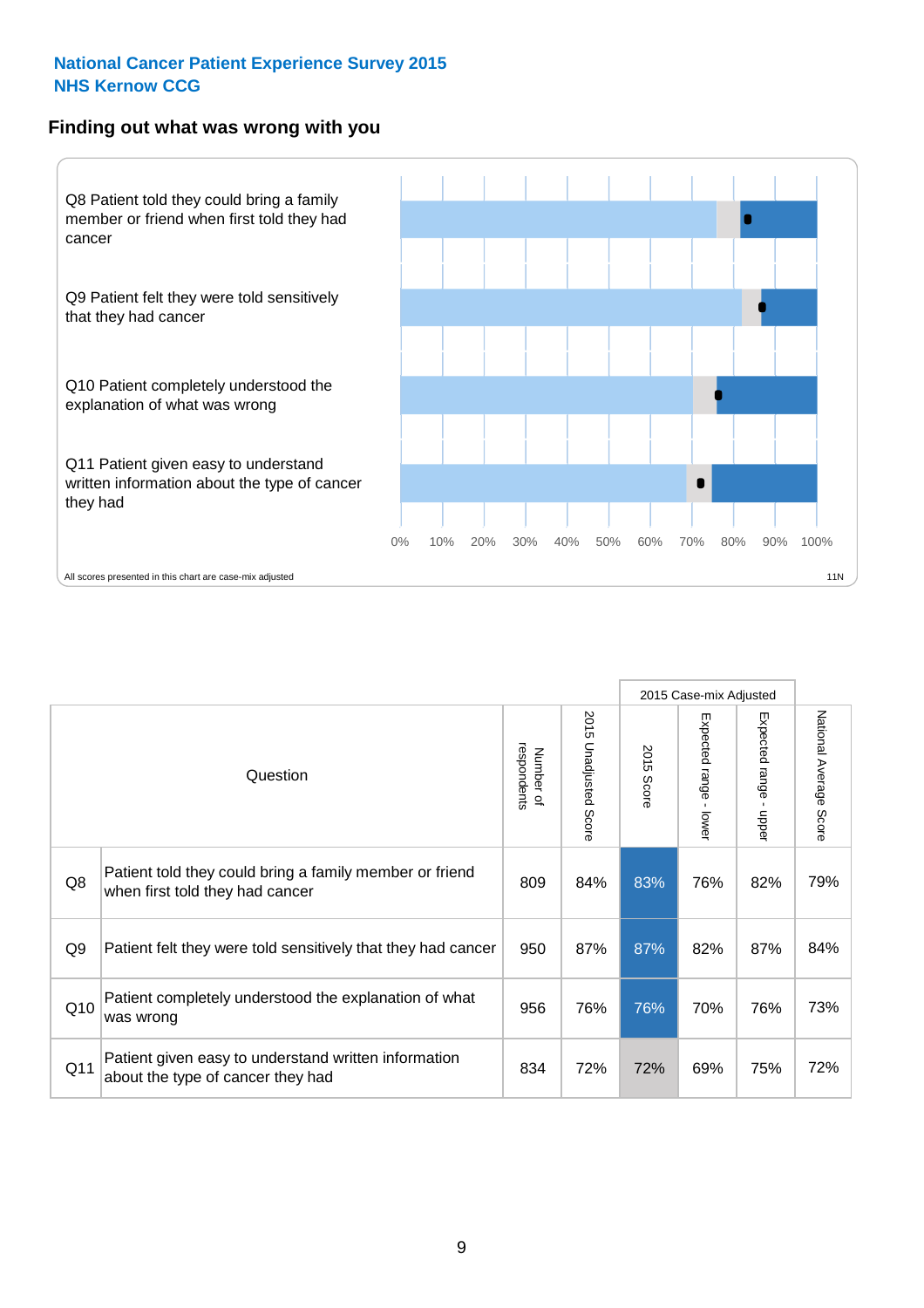## **Finding out what was wrong with you**



|                 |                                                                                         |                          |                       |               | 2015 Case-mix Adjusted    |                           |                        |
|-----------------|-----------------------------------------------------------------------------------------|--------------------------|-----------------------|---------------|---------------------------|---------------------------|------------------------|
| Question        |                                                                                         | respondents<br>Number of | 2015 Unadjusted Score | 2015<br>Score | Expected range<br>- lower | Expected range -<br>nbber | National Average Score |
| Q12             | Patient felt that treatment options were completely<br>explained                        | 830                      | 85%                   | 85%           | 80%                       | 85%                       | 83%                    |
| Q13             | Possible side effects explained in an understandable way                                | 914                      | 71%                   | 71%           | 70%                       | 76%                       | 73%                    |
| Q14             | Patient given practical advice and support in dealing with<br>side effects of treatment | 895                      | 67%                   | 66%           | 63%                       | 69%                       | 66%                    |
| Q <sub>15</sub> | Patient definitely told about side effects that could affect<br>them in the future      | 858                      | 54%                   | 53%           | 51%                       | 58%                       | 54%                    |
| Q16             | Patient definitely involved in decisions about care and<br>treatment                    | 928                      | 82%                   | 83%           | 75%                       | 80%                       | 78%                    |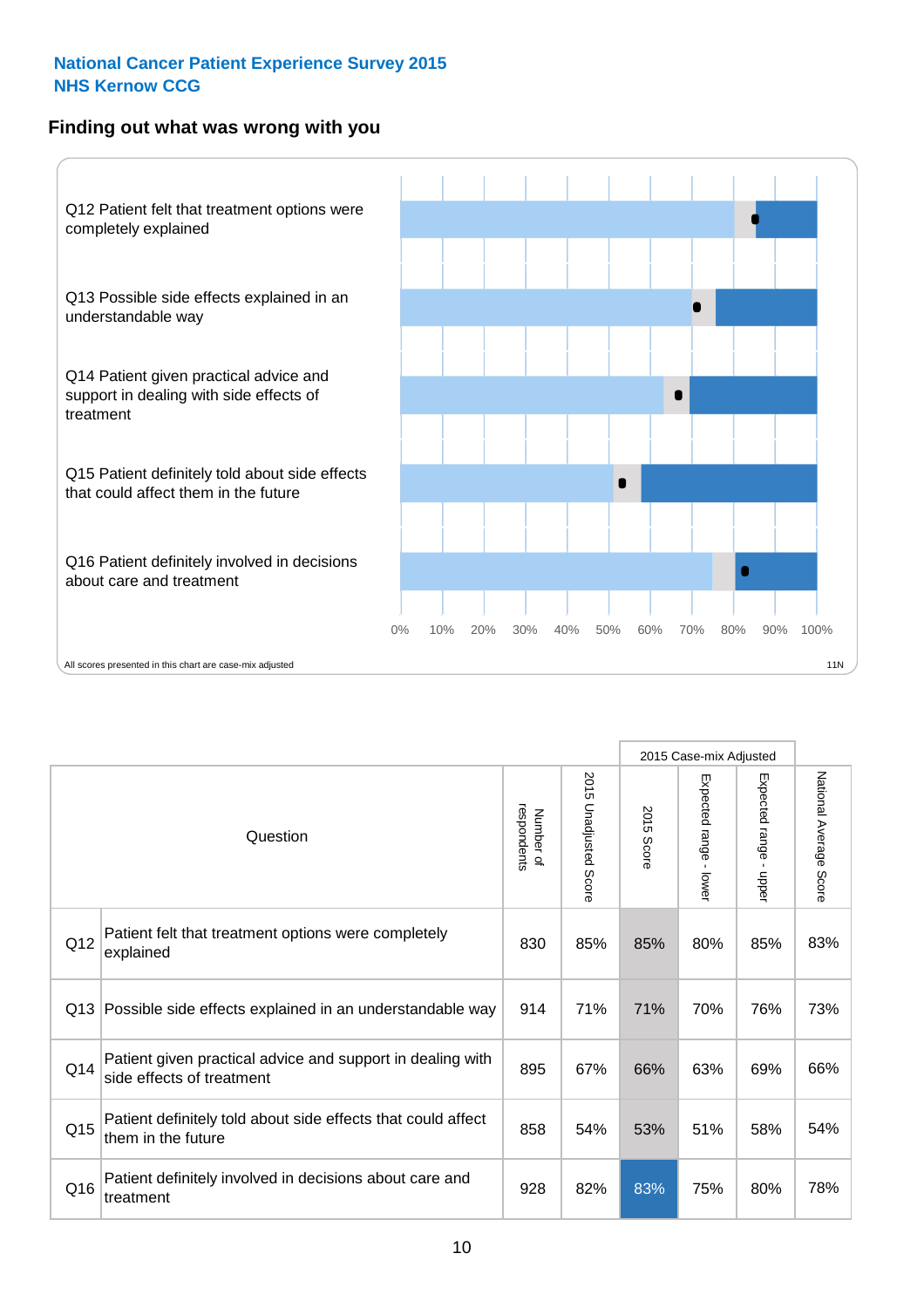### **Clinical Nurse Specialist**



|     |                                                                                     |                          |                       |               | 2015 Case-mix Adjusted  |                         |                                  |
|-----|-------------------------------------------------------------------------------------|--------------------------|-----------------------|---------------|-------------------------|-------------------------|----------------------------------|
|     | Question                                                                            | Number of<br>respondents | 2015 Unadjusted Score | 2015<br>Score | Expected range<br>lower | Expected range<br>nbber | National Average<br><b>Score</b> |
| Q17 | Patient given the name of the CNS who would support<br>them through their treatment | 924                      | 94%                   | 94%           | 88%                     | 92%                     | 90%                              |
| Q18 | Patient found it easy to contact their CNS                                          | 770                      | 90%                   | 90%           | 83%                     | 90%                     | 87%                              |
| Q19 | Get understandable answers to important questions all or<br>most of the time        | 736                      | 93%                   | 93%           | 86%                     | 91%                     | 89%                              |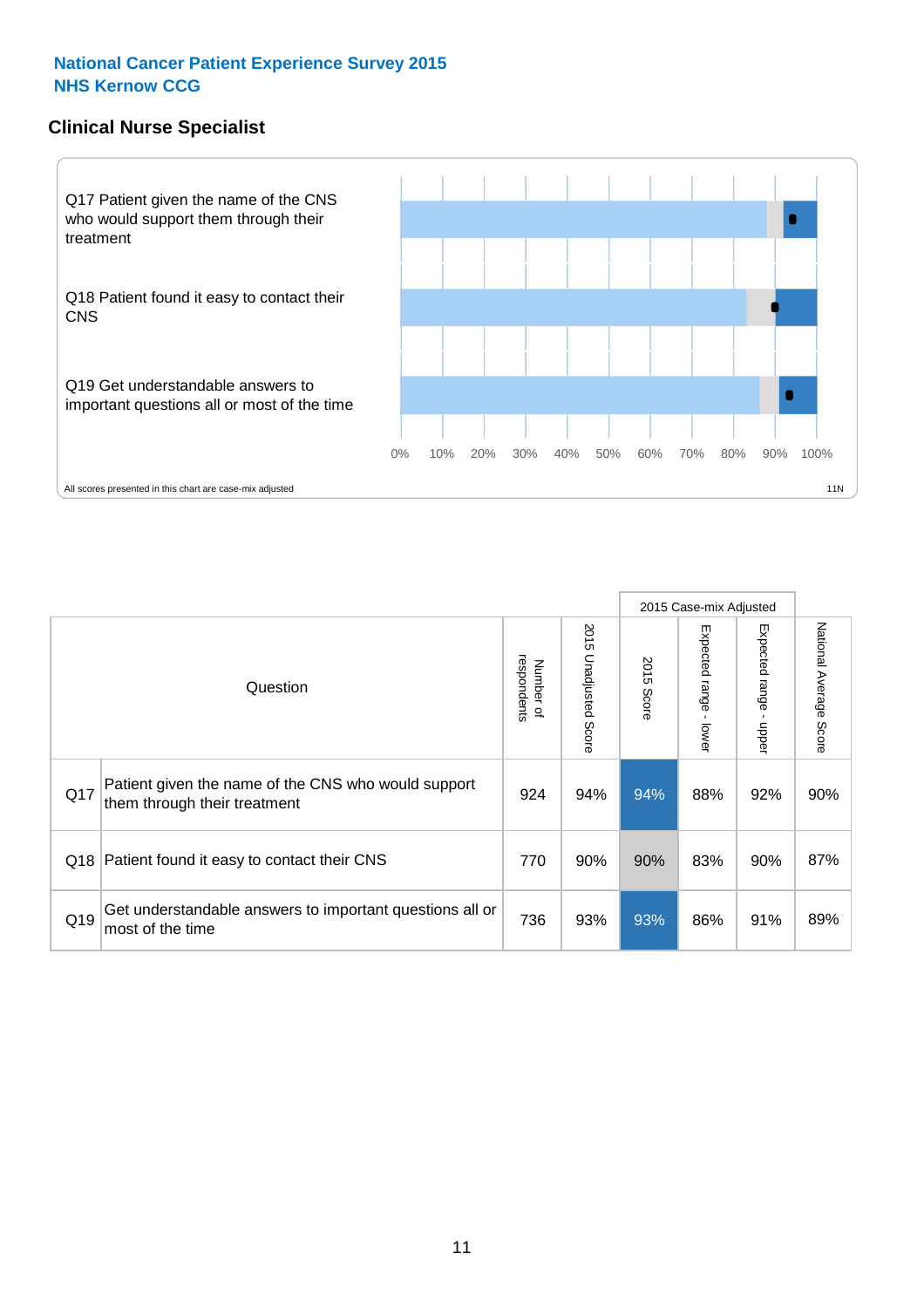#### **Support for people with cancer**



|                 |                                                                                            |                          |                             |               | 2015 Case-mix Adjusted                  |                           |                        |
|-----------------|--------------------------------------------------------------------------------------------|--------------------------|-----------------------------|---------------|-----------------------------------------|---------------------------|------------------------|
|                 | Question                                                                                   | respondents<br>Number of | 2015<br>Unadjusted<br>Score | 2015<br>Score | Expected range<br>$\mathbf{I}$<br>lower | Expected range<br>- nbbel | National Average Score |
| Q20             | Hospital staff gave information about support groups                                       | 677                      | 84%                         | 84%           | 80%                                     | 86%                       | 83%                    |
| Q <sub>21</sub> | Hospital staff gave information about impact cancer could<br>have on day to day activities | 603                      | 81%                         | 81%           | 78%                                     | 84%                       | 81%                    |
| Q22             | Hospital staff gave information on getting financial help                                  | 492                      | 60%                         | 59%           | 50%                                     | 59%                       | 55%                    |
| Q <sub>23</sub> | Hospital staff told patient they could get free prescriptions                              | 436                      | 81%                         | 81%           | 76%                                     | 84%                       | 80%                    |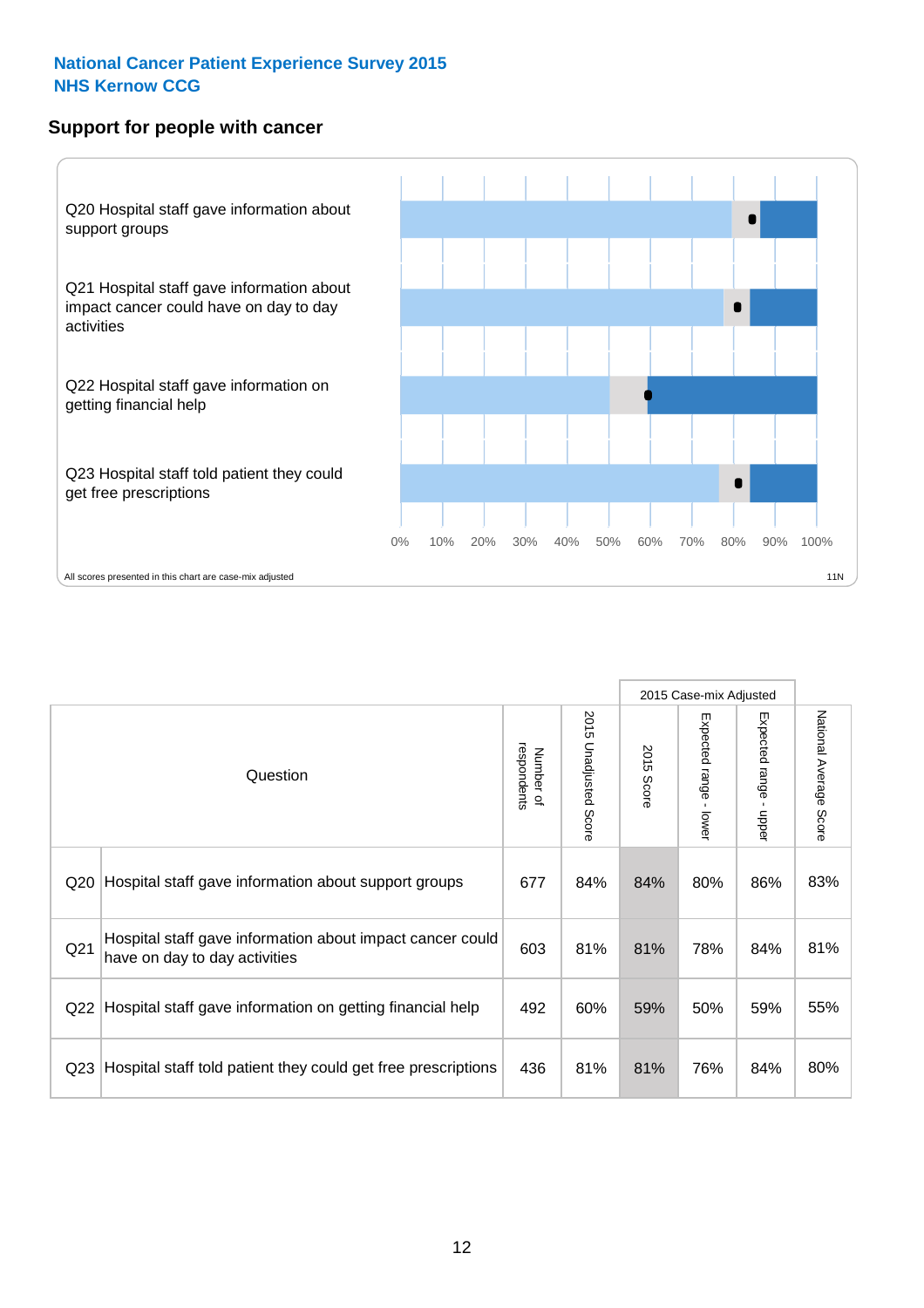# **Operations**



|     |                                                                 |                                         |                             |               | 2015 Case-mix Adjusted     |                           |                              |
|-----|-----------------------------------------------------------------|-----------------------------------------|-----------------------------|---------------|----------------------------|---------------------------|------------------------------|
|     | Question                                                        | respondents<br>Number<br>$\overline{a}$ | 2015<br>Unadjusted<br>Score | 2015<br>Score | Expected<br>range<br>lower | Expected<br>range<br>ddoe | National<br>Average<br>Score |
| Q26 | Staff explained how operation had gone in<br>understandable way | 500                                     | 80%                         | 79%           | 74%                        | 81%                       | 78%                          |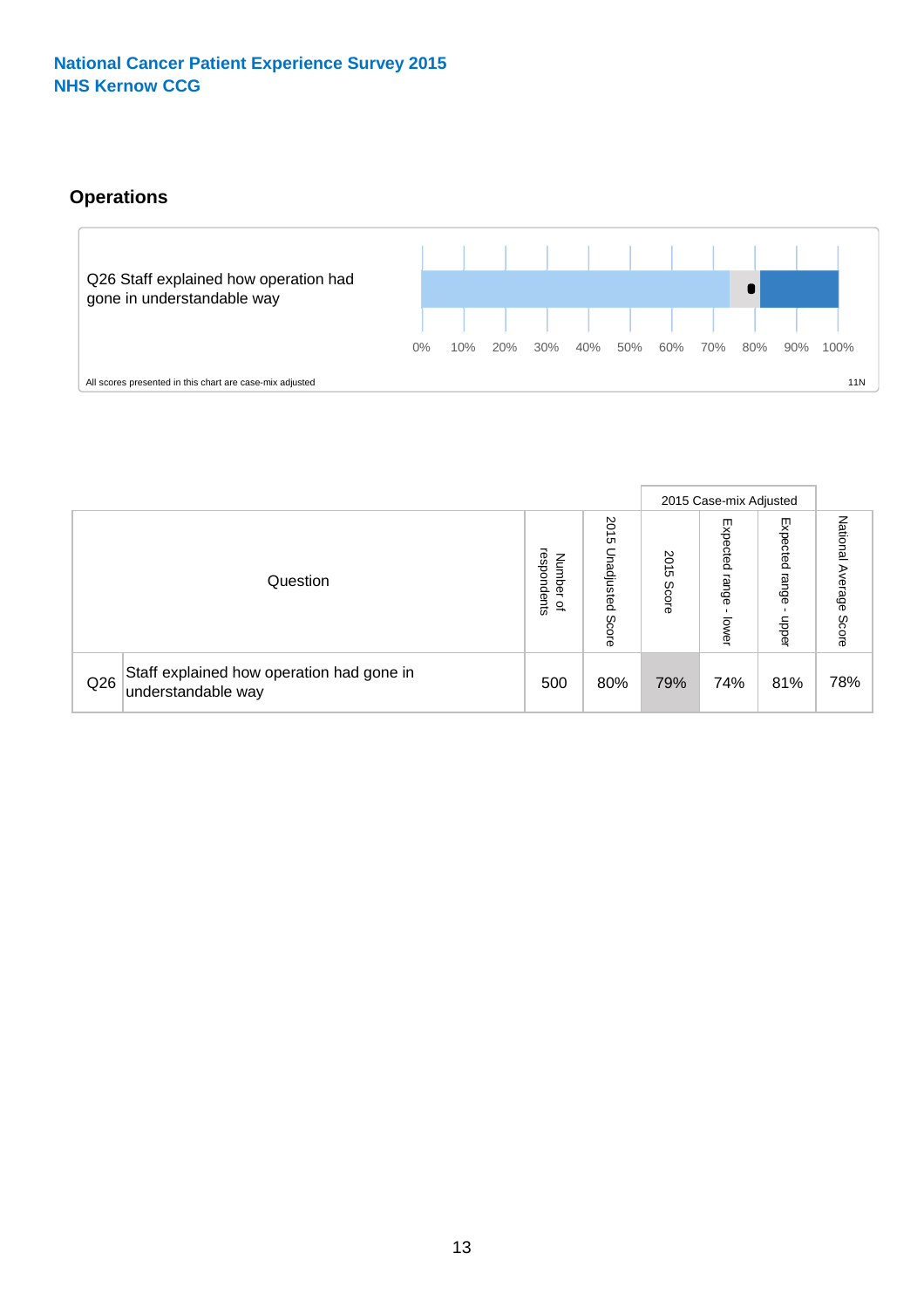# **Hospital care as an inpatient (Part 1 of 3)**



All scores presented in this chart are case-mix adjusted  $\blacksquare$  11N

|                 |                                                                                           |                          |                       |               | 2015 Case-mix Adjusted                  |                                           |                        |
|-----------------|-------------------------------------------------------------------------------------------|--------------------------|-----------------------|---------------|-----------------------------------------|-------------------------------------------|------------------------|
|                 | Question                                                                                  | respondents<br>Number of | 2015 Unadjusted Score | 2015<br>Score | Expected range<br>$\mathbf{r}$<br>lower | Expected range<br>$\blacksquare$<br>nbber | National Average Score |
| Q28             | Groups of doctors or nurses did not talk in front of patient<br>as if they were not there | 585                      | 85%                   | 86%           | 78%                                     | 84%                                       | 81%                    |
| Q29             | Patient had confidence and trust in all doctors treating<br>them                          | 584                      | 86%                   | 86%           | 81%                                     | 87%                                       | 84%                    |
| Q30             | Patient's family or someone close definitely had<br>opportunity to talk to doctor         | 488                      | 73%                   | 73%           | 68%                                     | 76%                                       | 72%                    |
| Q <sub>31</sub> | Patient had confidence and trust in all ward nurses                                       | 585                      | 79%                   | 78%           | 69%                                     | 76%                                       | 72%                    |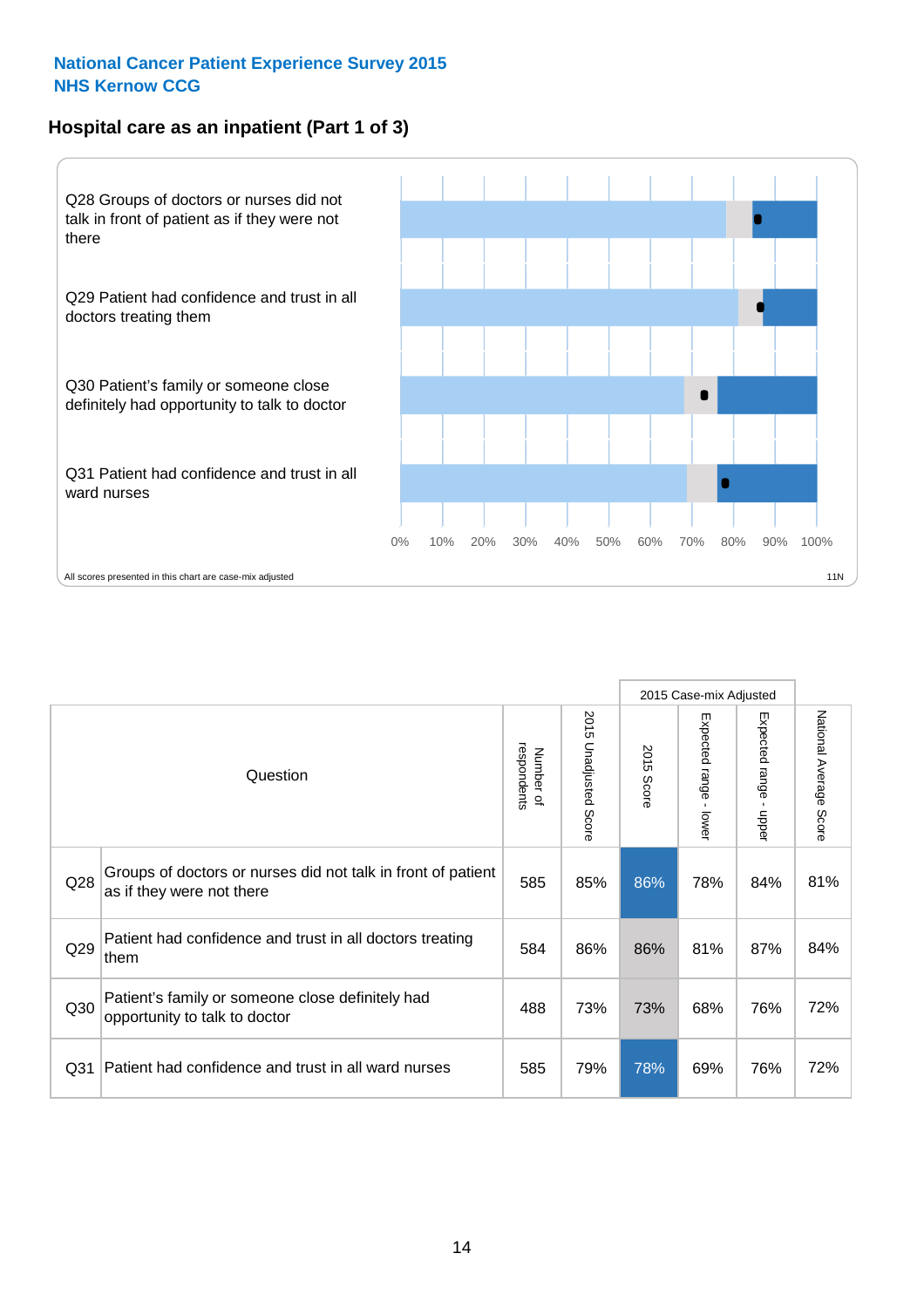## **Hospital care as an inpatient (Part 2 of 3)**



2015 Case-mix Adjusted National Average Score 2015 Unadjusted Score Expected range - lower Expected range - upper National Average Score 2015 Unadjusted Score Expected range - upper Expected range - lower Number of<br>respondents respondents 2015 Score 2015 Score Number of Question Q32 Always / nearly always enough nurses on duty  $\begin{array}{|l|} \hline \text{65\%} & \text{65\%} & \text{62\%} & \text{70\%} & \text{66\%} \hline \end{array}$ Q33 586 73% 72% 58% 75% All staff asked patient what name they preferred to be called by 67% Q34 Always given enough privacy when discussing condition  $\begin{array}{|c|c|c|c|c|c|c|c|}\n\hline\n\text{Q34} & \text{a} & \text{a} & \text{b} & \text{c} & \text{d} \\
\hline\n\text{Q35} & \text{a} & \text{b} & \text{c} & \text{d} & \text{d} \\
\hline\n\text{Q36} & \text{d} & \text{d} & \text{d} & \text{d} & \text{d} & \text{d} \\
\hline\n\text$ or treatment 85% Patient was able to discuss worries or fears with staff during visit 52% Q35  $\frac{1}{403}$  51% 51% 47% 57%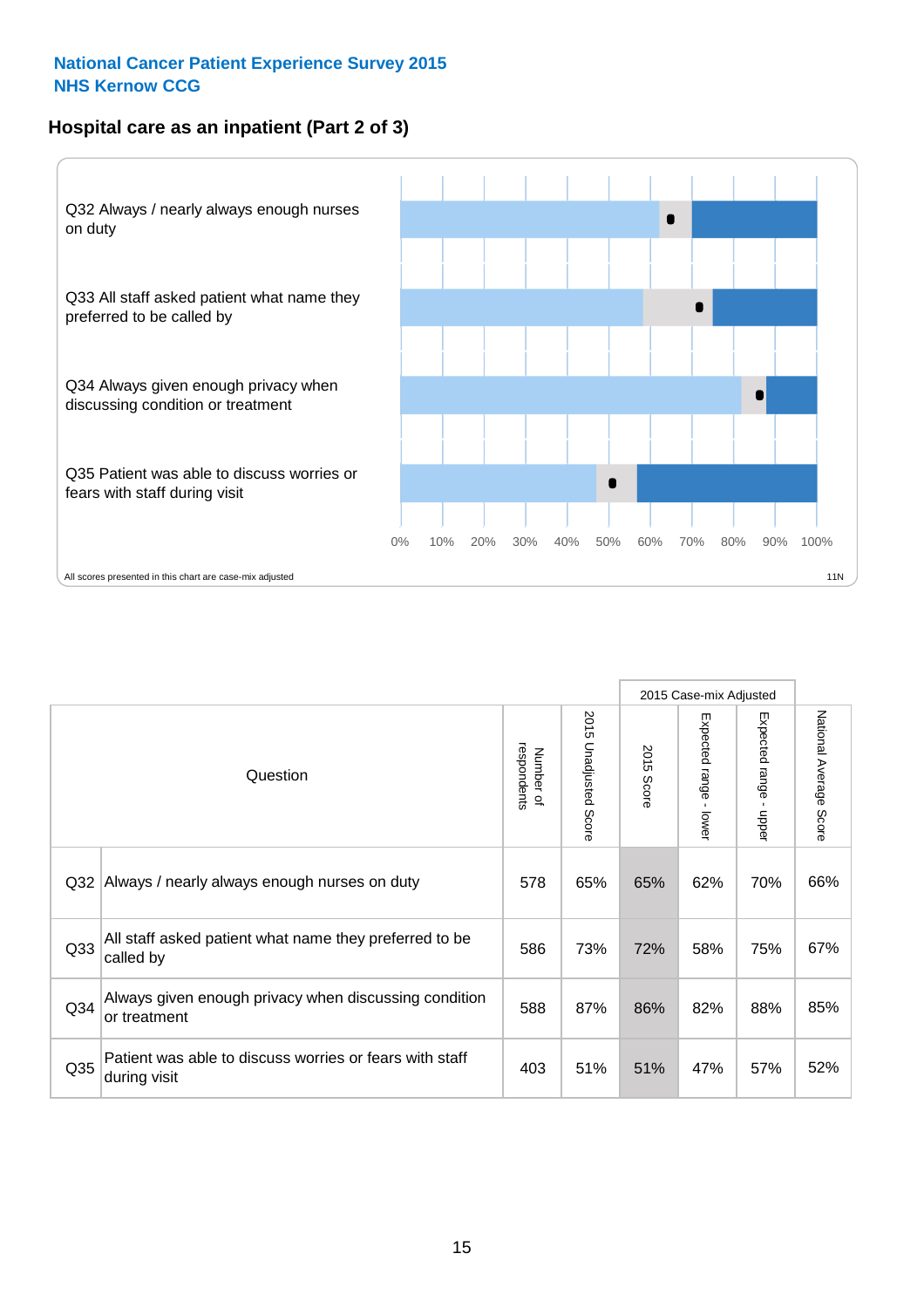### **Hospital care as an inpatient (Part 3 of 3)**



|                 |                                                                                     |                          |                                 |               | 2015 Case-mix Adjusted                    |                                           |                        |
|-----------------|-------------------------------------------------------------------------------------|--------------------------|---------------------------------|---------------|-------------------------------------------|-------------------------------------------|------------------------|
|                 | Question                                                                            | respondents<br>Number of | 2015<br><b>Unadjusted Score</b> | 2015<br>Score | Expected range<br>$\blacksquare$<br>lower | Expected range<br>$\blacksquare$<br>nbber | National Average Score |
| Q36             | Hospital staff definitely did everything to help control pain                       | 503                      | 88%                             | 88%           | 81%                                       | 87%                                       | 84%                    |
| Q <sub>37</sub> | Always treated with respect and dignity by staff                                    | 586                      | 88%                             | 88%           | 85%                                       | 90%                                       | 87%                    |
| Q38             | Given clear written information about what should / should<br>not do post discharge | 551                      | 87%                             | 87%           | 81%                                       | 88%                                       | 84%                    |
| Q39             | Staff told patient who to contact if worried post discharge                         | 561                      | 94%                             | 94%           | 92%                                       | 96%                                       | 94%                    |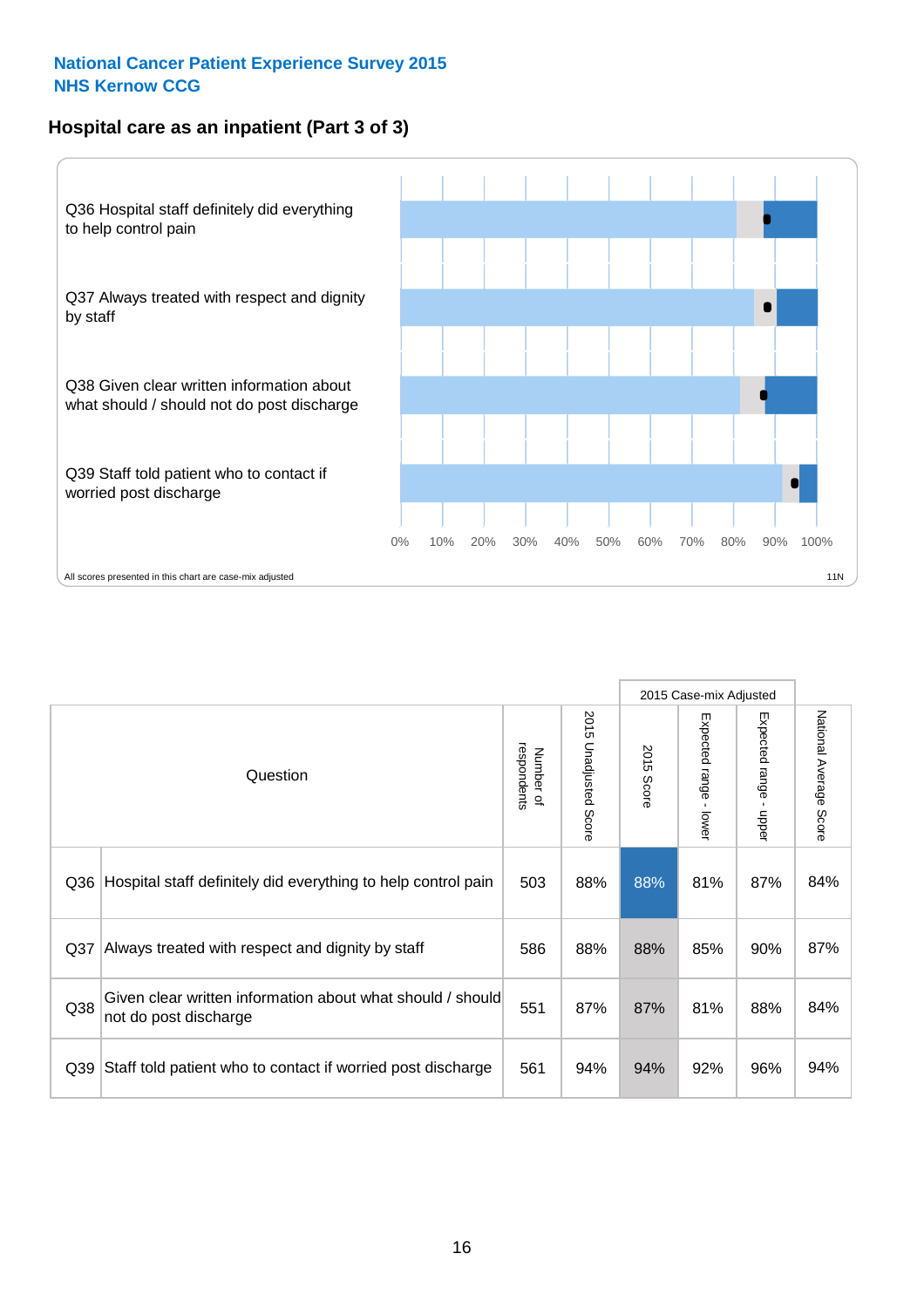### **Hospital care as a day patient / outpatient (Part 1 of 2)**



|     |                                                                                    |                          |                          |               | 2015 Case-mix Adjusted                  |                                           |                        |
|-----|------------------------------------------------------------------------------------|--------------------------|--------------------------|---------------|-----------------------------------------|-------------------------------------------|------------------------|
|     | Question                                                                           | respondents<br>Number of | 2015<br>Unadjusted Score | 2015<br>Score | Expected range<br>$\mathbf{r}$<br>lower | Expected range<br>$\blacksquare$<br>nbber | National Average Score |
| Q41 | Patient was able to discuss worries or fears with staff<br>during visit            | 676                      | 71%                      | 71%           | 66%                                     | 74%                                       | 70%                    |
| Q42 | Doctor had the right notes and other documentation with<br>them                    | 814                      | 95%                      | 95%           | 94%                                     | 97%                                       | 96%                    |
| Q44 | Beforehand patient had all information needed about<br>radiotherapy treatment      | 284                      | 86%                      | 87%           | 82%                                     | 90%                                       | 86%                    |
| Q45 | Patient given understandable information about whether<br>radiotherapy was working | 238                      | 61%                      | 61%           | 53%                                     | 66%                                       | 60%                    |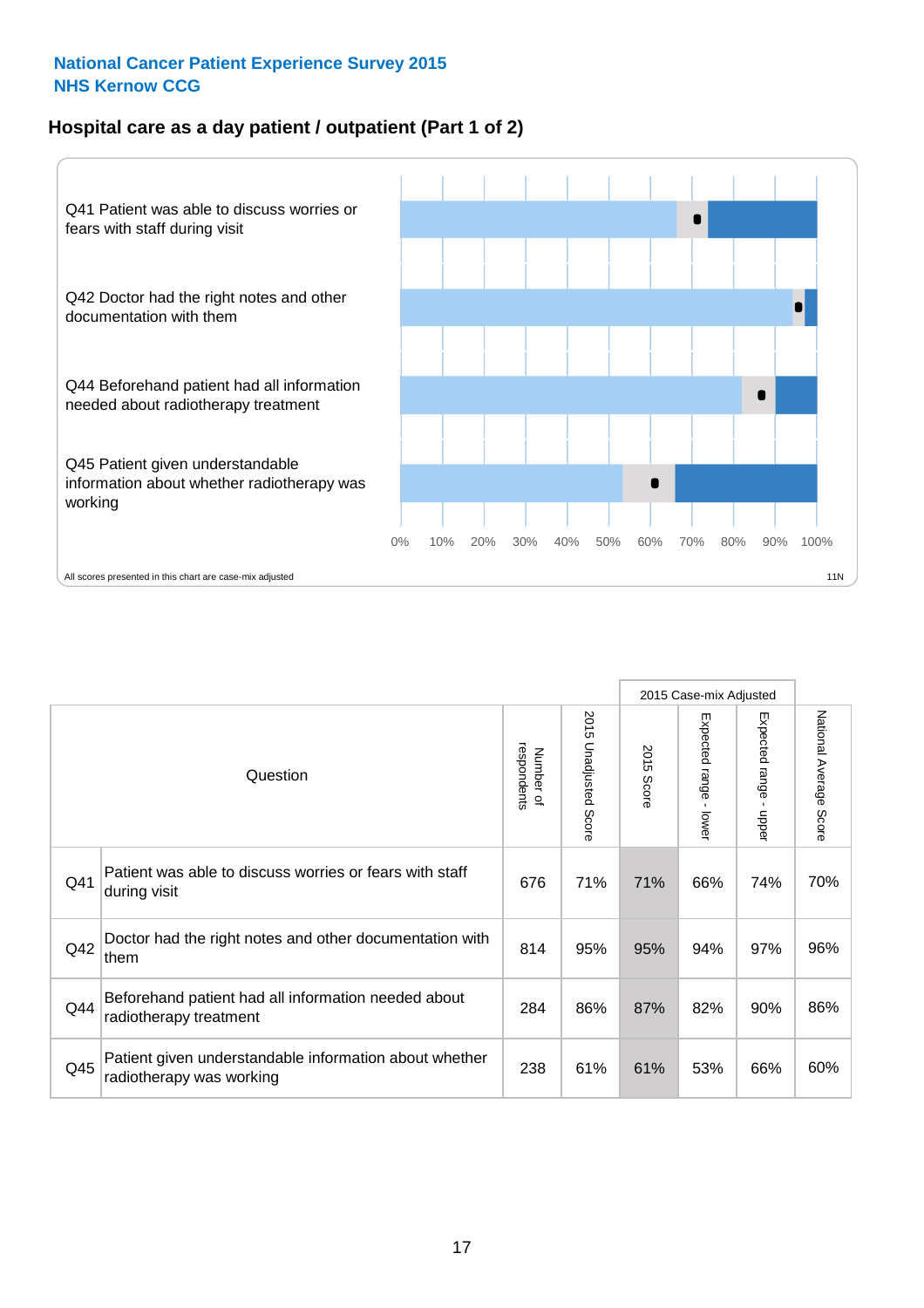### **Hospital care as a day patient / outpatient (Part 2 of 2)**



|     |                                                                                    |                             |                             |               | 2015 Case-mix Adjusted  |                          |                           |
|-----|------------------------------------------------------------------------------------|-----------------------------|-----------------------------|---------------|-------------------------|--------------------------|---------------------------|
|     | Question                                                                           | respondents<br>Number<br>டி | 2015<br>Unadjusted<br>Score | 2015<br>Score | Expected range<br>lower | Expected<br>range<br>dda | National Average<br>Score |
| Q47 | Beforehand patient had all information needed about<br>chemotherapy treatment      | 474                         | 87%                         | 87%           | 81%                     | 88%                      | 84%                       |
| Q48 | Patient given understandable information about whether<br>chemotherapy was working | 425                         | 70%                         | 69%           | 63%                     | 72%                      | 68%                       |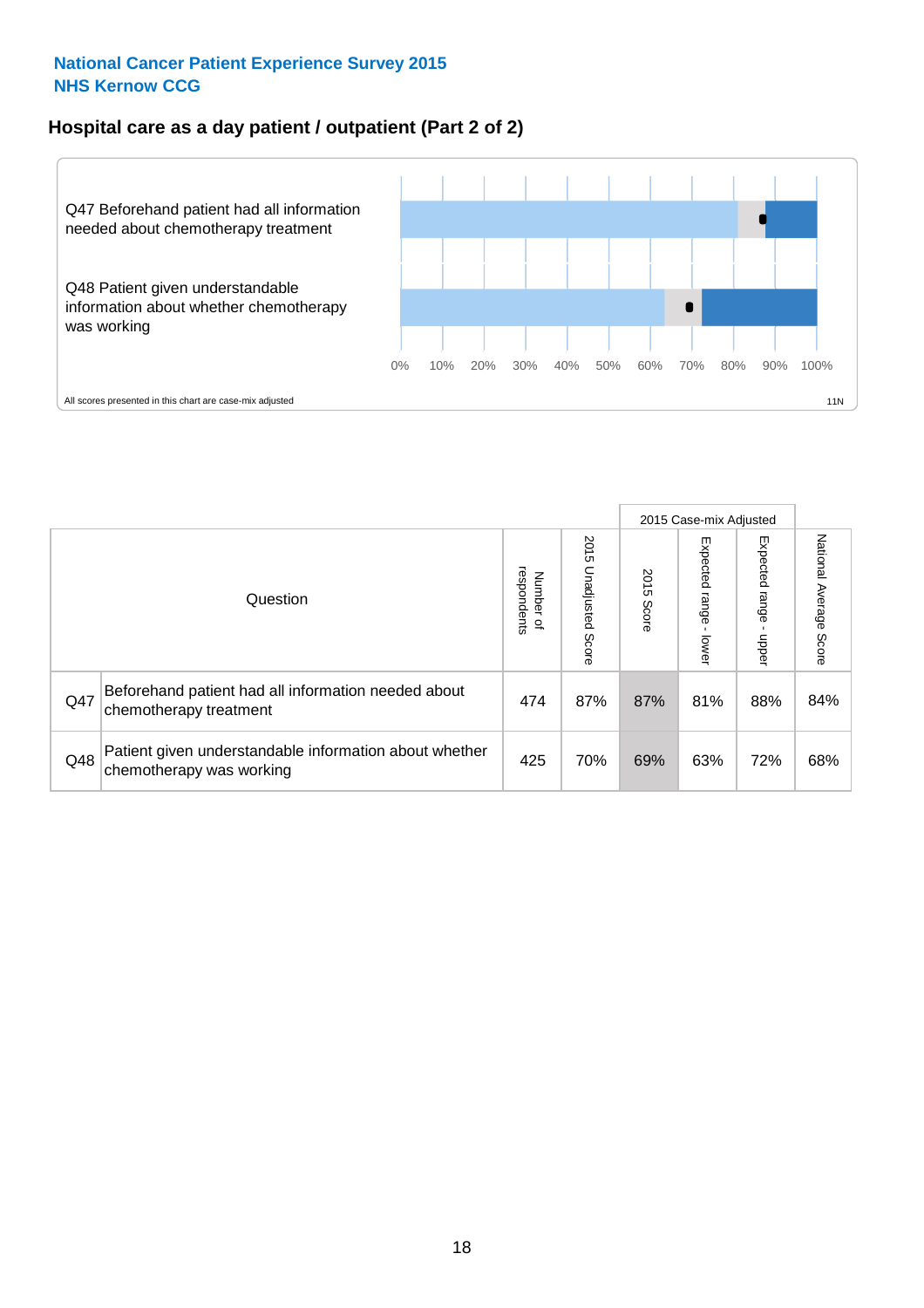#### **Home care and support**



2015 Case-mix Adjusted 2015 Unadjusted Score Expected range - upper National Average Score 2015 Unadjusted Score Expected range - lower National Average Score Expected range - lower Expected range - upper Number of<br>respondents 2015 Score respondents 2015 Score Number of Question Hospital staff gave family or someone close all the  $Q49$  information needed to help with care at home  $Q49$  60% 60% 54% 61% 58% Patient definitely given enough support from health or Q50 social services during treatment **1998** 497 497 57% 58% 48% 60% 54% Patient definitely given enough support from health or Q51 social services after treatment examples and the call of the call of the case of the social services after treatment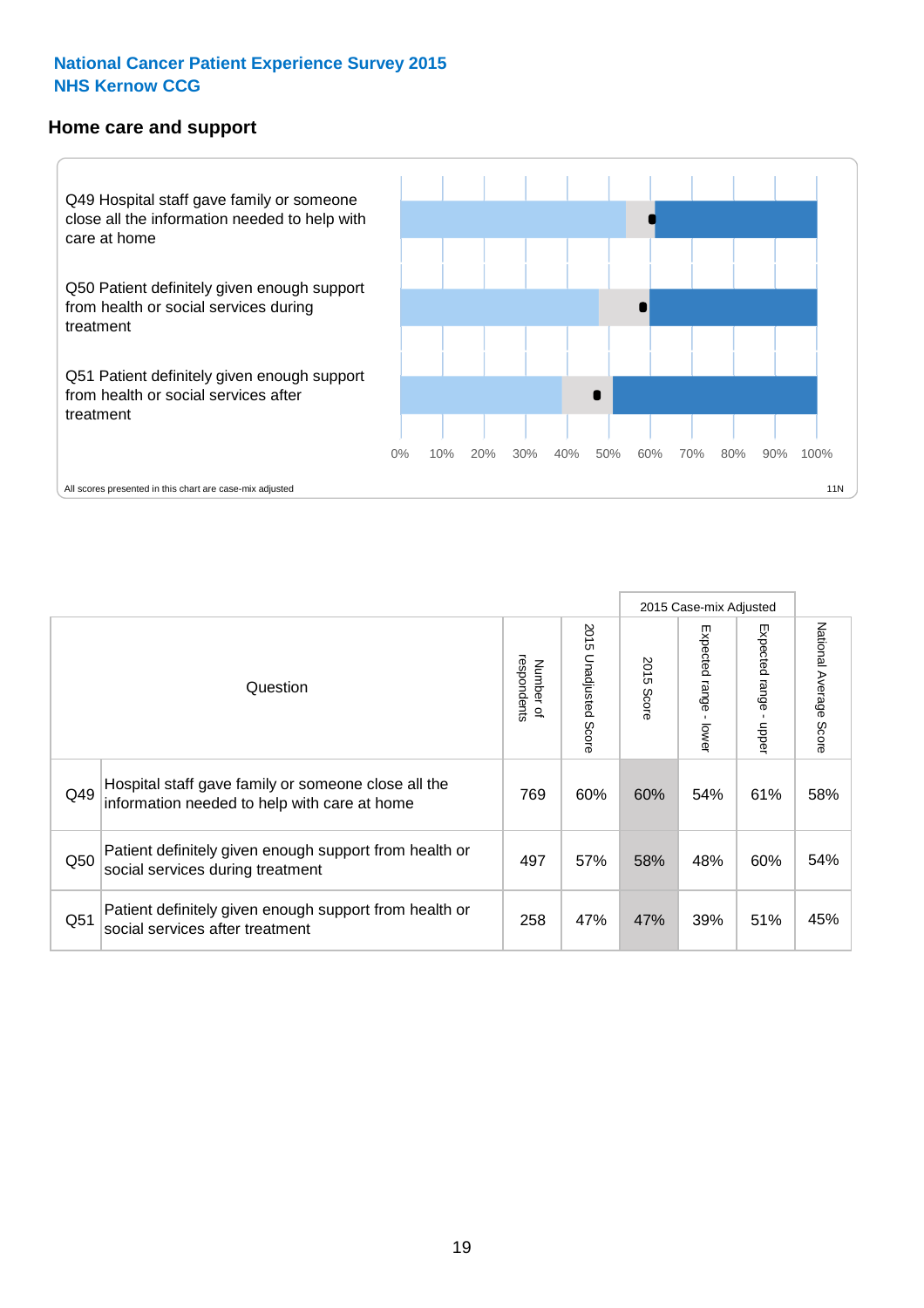### **Care from your general practice**



|     |                                                                           |                                       |                             |               | 2015 Case-mix Adjusted      |                            |                           |
|-----|---------------------------------------------------------------------------|---------------------------------------|-----------------------------|---------------|-----------------------------|----------------------------|---------------------------|
|     | Question                                                                  | respondents<br>Number<br>$\mathbf{Q}$ | 2015<br>Unadjusted<br>Score | 2015<br>Score | Expected<br>Irange<br>lower | Expected<br>range<br>nbber | National Average<br>Score |
| Q52 | GP given enough information about patient's condition<br>and treatment    | 778                                   | 96%                         | 96%           | 94%                         | 97%                        | 95%                       |
| Q53 | Practice staff definitely did everything they could to<br>support patient | 714                                   | 68%                         | 68%           | 59%                         | 66%                        | 63%                       |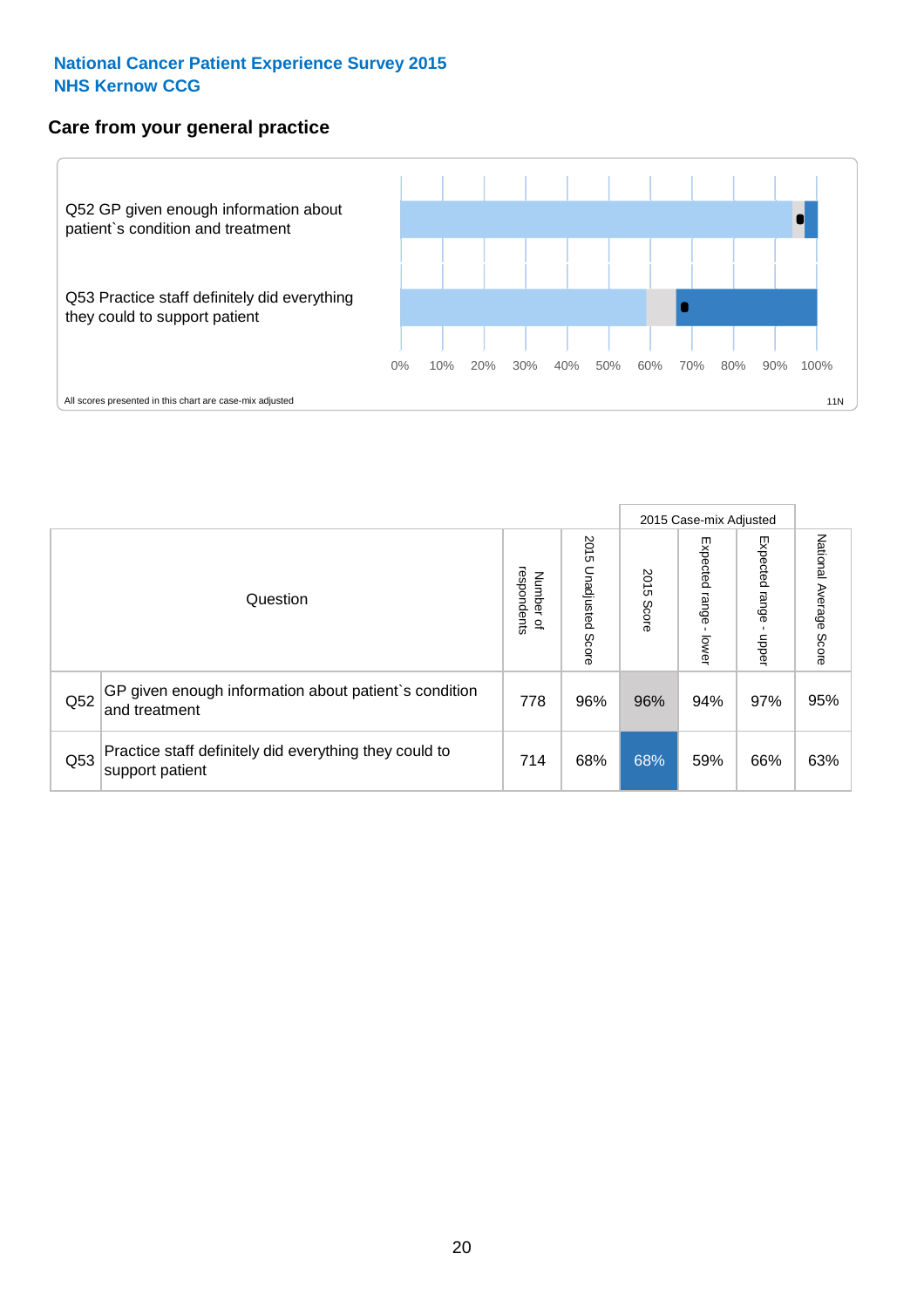# **Your overall NHS care (Part 1 of 2)**



|     |                                                                    |                          |                          |               | 2015 Case-mix Adjusted                    |                                           |                        |
|-----|--------------------------------------------------------------------|--------------------------|--------------------------|---------------|-------------------------------------------|-------------------------------------------|------------------------|
|     | Question                                                           | respondents<br>Number of | 2015<br>Unadjusted Score | 2015<br>Score | Expected range<br>$\blacksquare$<br>lower | Expected range<br>$\blacksquare$<br>nbber | National Average Score |
| Q54 | Hospital and community staff always worked well together           | 905                      | 64%                      | 63%           | 57%                                       | 65%                                       | 61%                    |
| Q55 | Patient given a care plan                                          | 717                      | 27%                      | 26%           | 29%                                       | 37%                                       | 33%                    |
| Q56 | Overall the administration of the care was very good /<br>good     | 943                      | 88%                      | 88%           | 87%                                       | 91%                                       | 89%                    |
| Q57 | Length of time for attending clinics and appointments was<br>right | 934                      | 65%                      | 65%           | 60%                                       | 72%                                       | 66%                    |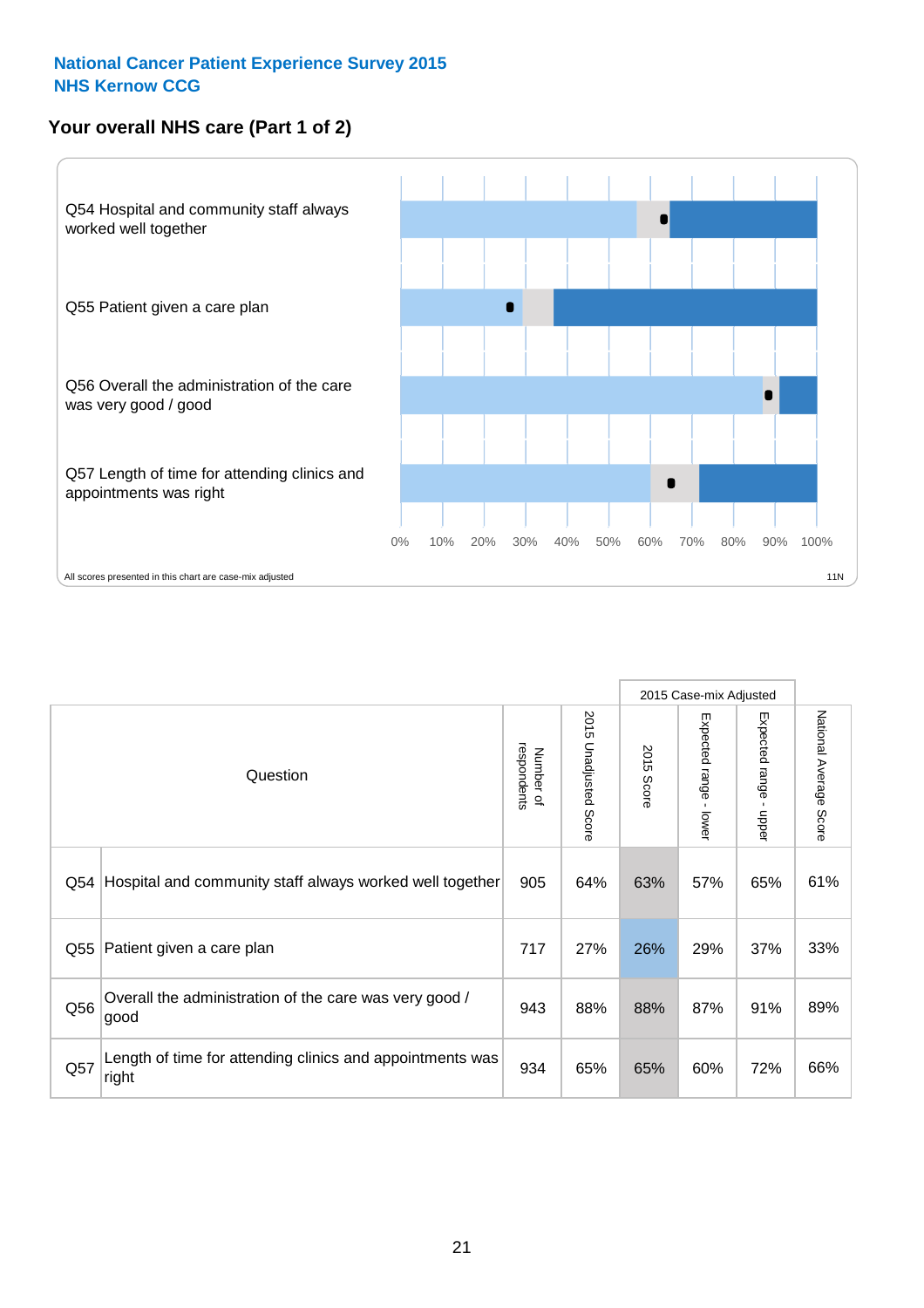## **Your overall NHS care (Part 2 of 2)**



|                                                           |                                         |                             | 2015 Case-mix Adjusted |                            |                            |                           |
|-----------------------------------------------------------|-----------------------------------------|-----------------------------|------------------------|----------------------------|----------------------------|---------------------------|
| Question                                                  | respondents<br>Number<br>$\overline{a}$ | 2015<br>Unadjusted<br>Score | 2015<br>Score          | Expected<br>range<br>lower | Expected<br>range<br>doper | National<br>Average Score |
| Q58 Taking part in cancer research discussed with patient | 909                                     | 34%                         | 34%                    | 22%                        | 35%                        | 28%                       |



|     |                                                                        |                                              |                             | 2015 Case-mix Adjusted |                                           |                                                                 |                              |
|-----|------------------------------------------------------------------------|----------------------------------------------|-----------------------------|------------------------|-------------------------------------------|-----------------------------------------------------------------|------------------------------|
|     | Question                                                               | respondents<br>Number<br>$\overline{\sigma}$ | 2015<br>Jnadjusted<br>Score | 2015<br>Score          | OWer<br>limit<br>range<br>਼੍ਰ<br>expected | Upper<br>limit<br>range<br>$\overline{\mathcal{C}}$<br>expected | National<br>Average<br>Score |
| Q59 | Patient's average rating of care scored from very poor to<br>very good | 935                                          | 8.8                         | 8.8                    | 8.6                                       | 8.8                                                             | 8.7                          |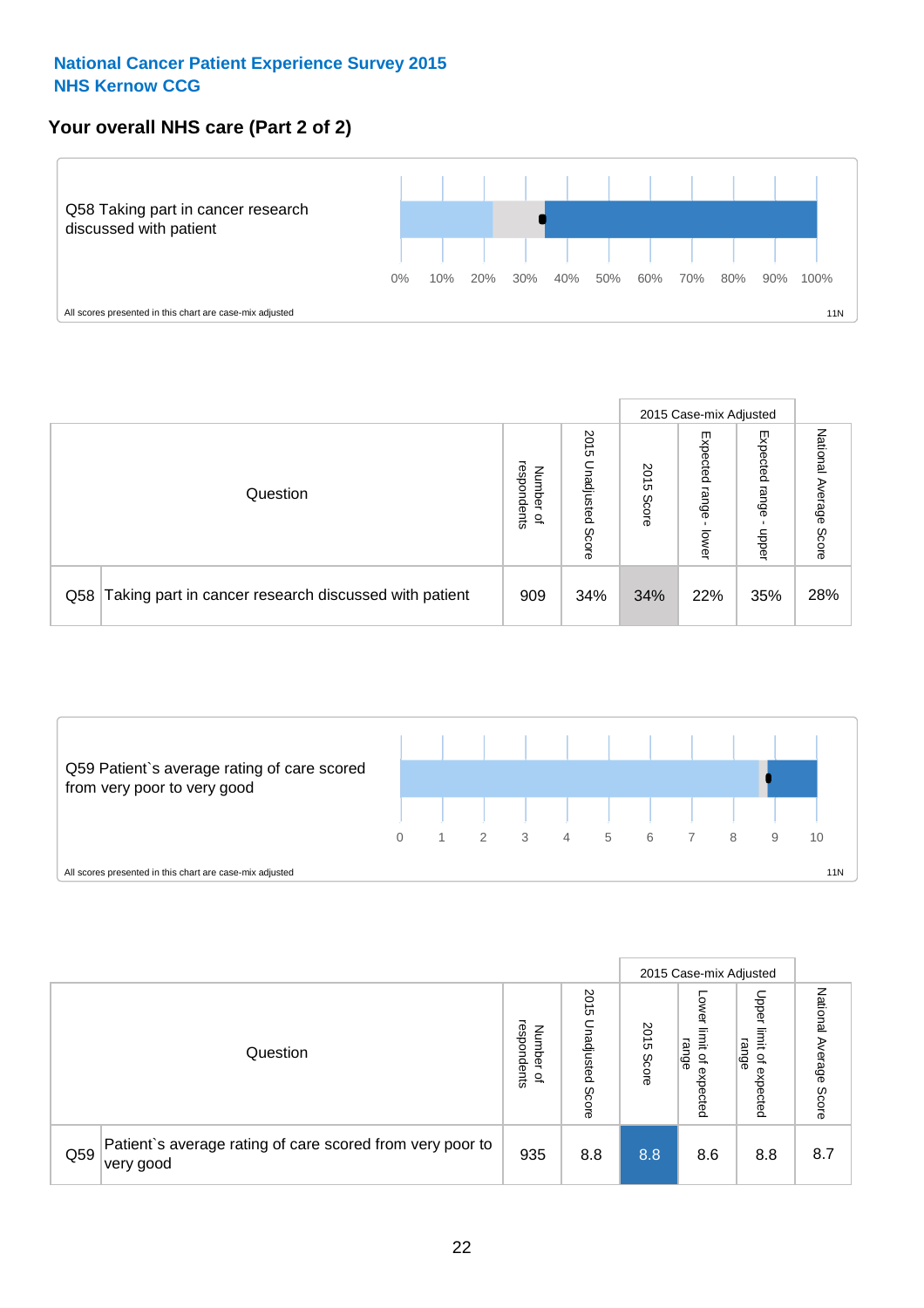# **Comparisons by tumour group for this CCG**

The following tables show the unadjusted CCG and the national percentage scores for each question broken down by tumour group. Where a cell in the table contains an asterisk this indicates that the number of patients in that group was below 21 and too small to display. Where a cell in the table contains "n.a." this indicates that there were no respondents for that tumour group.

# **Seeing your GP**

|                      | Q1. Saw GP once /<br>had to go to hospital | twice before being told | Q2. Patient thought<br>they were seen as<br>soon as necessary |                 |  |
|----------------------|--------------------------------------------|-------------------------|---------------------------------------------------------------|-----------------|--|
| <b>Cancer type</b>   | This CCG <sup>\$</sup>                     | <b>National</b>         | This CCG <sup>\$</sup>                                        | <b>National</b> |  |
| Brain / CNS          | $\star$                                    | 60%                     | $\star$                                                       | 77%             |  |
| <b>Breast</b>        | 92%                                        | 93%                     | 90%                                                           | 88%             |  |
| Colorectal / LGT     | 71%                                        | 72%                     | 79%                                                           | 80%             |  |
| Gynaecological       | 70%                                        | 75%                     | 91%                                                           | 78%             |  |
| Haematological       | 60%                                        | 64%                     | 85%                                                           | 80%             |  |
| <b>Head and Neck</b> | 91%                                        | 77%                     | 81%                                                           | 79%             |  |
| Lung                 | 59%                                        | 69%                     | 76%                                                           | 83%             |  |
| Prostate             | 75%                                        | 79%                     | 81%                                                           | 85%             |  |
| Sarcoma              | $\star$                                    | 64%                     | $\star$                                                       | 69%             |  |
| <b>Skin</b>          | 87%                                        | 91%                     | 86%                                                           | 87%             |  |
| <b>Upper Gastro</b>  | 71%                                        | 70%                     | 82%                                                           | 78%             |  |
| Urological           | 76%                                        | 81%                     | 82%                                                           | 84%             |  |
| Other                | 69%                                        | 70%                     | 84%                                                           | 78%             |  |
| <b>All Cancers</b>   | 74%                                        | 76%                     | 84%                                                           | 82%             |  |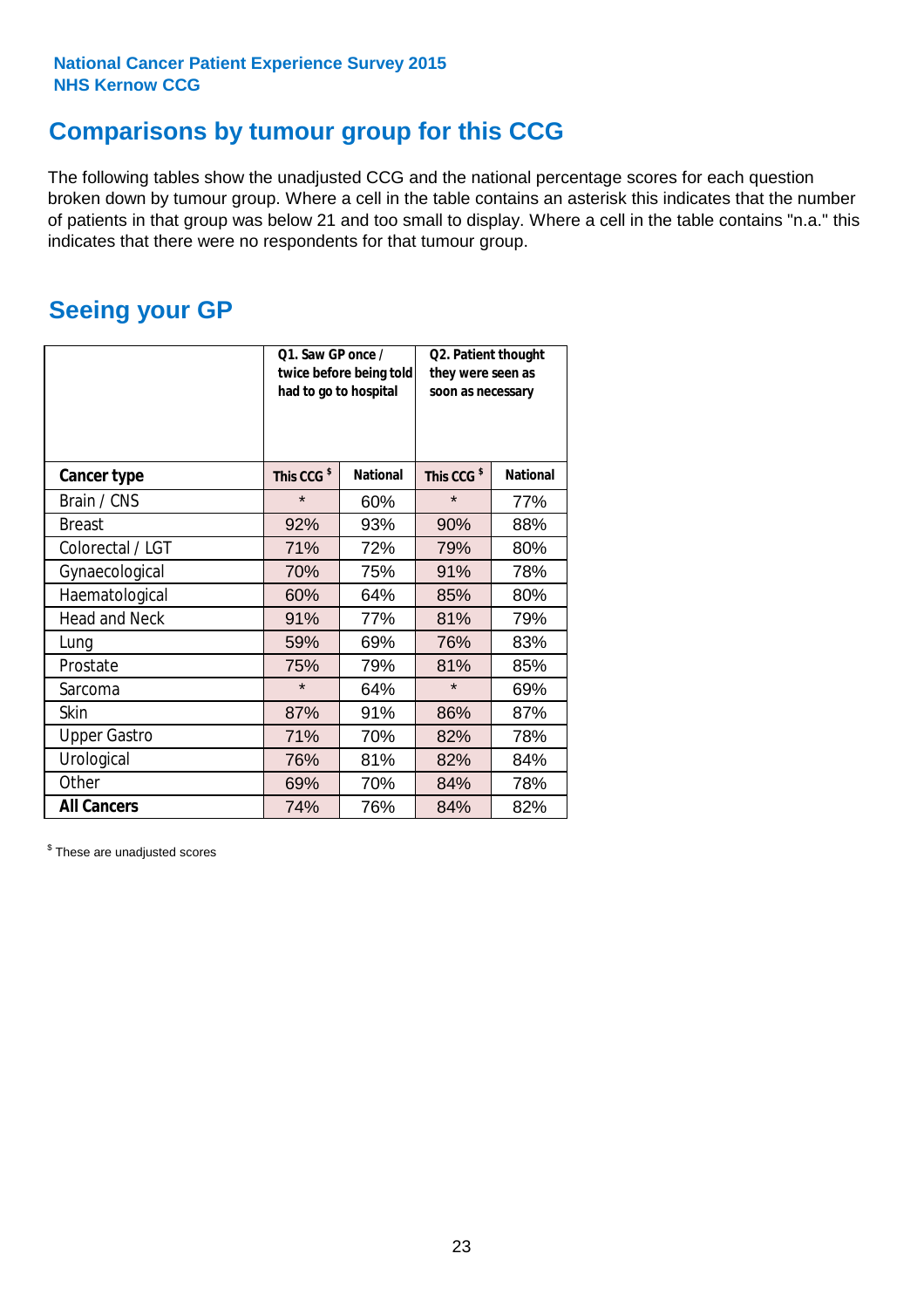# **Diagnostic tests**

|                      | be done was about<br>right | Q6. The length of time<br>waiting for the test to | Q7. Given complete<br>explanation of test<br>results in<br>understandable way |                 |  |
|----------------------|----------------------------|---------------------------------------------------|-------------------------------------------------------------------------------|-----------------|--|
| <b>Cancer type</b>   | This CCG <sup>\$</sup>     | <b>National</b>                                   | This CCG <sup>\$</sup>                                                        | <b>National</b> |  |
| Brain / CNS          | $\star$                    | 87%                                               | $\star$                                                                       | 69%             |  |
| <b>Breast</b>        | 89%                        | 90%                                               | 83%                                                                           | 82%             |  |
| Colorectal / LGT     | 86%                        | 86%                                               | 85%                                                                           | 81%             |  |
| Gynaecological       | 91%                        | 84%                                               | 84%                                                                           | 76%             |  |
| Haematological       | 84%                        | 87%                                               | 80%                                                                           | 76%             |  |
| <b>Head and Neck</b> | 86%                        | 84%                                               | 91%                                                                           | 77%             |  |
| Lung                 | 88%                        | 87%                                               | 61%                                                                           | 78%             |  |
| Prostate             | 86%                        | 85%                                               | 75%                                                                           | 79%             |  |
| Sarcoma              | $\star$                    | 81%                                               | $\star$                                                                       | 77%             |  |
| Skin                 | 93%                        | 89%                                               | 93%                                                                           | 85%             |  |
| <b>Upper Gastro</b>  | 86%                        | 83%                                               | 83%                                                                           | 77%             |  |
| Urological           | 77%                        | 85%                                               | 84%                                                                           | 78%             |  |
| Other                | 91%                        | 85%                                               | 79%                                                                           | 76%             |  |
| <b>All Cancers</b>   | 87%                        | 87%                                               | 81%                                                                           | 79%             |  |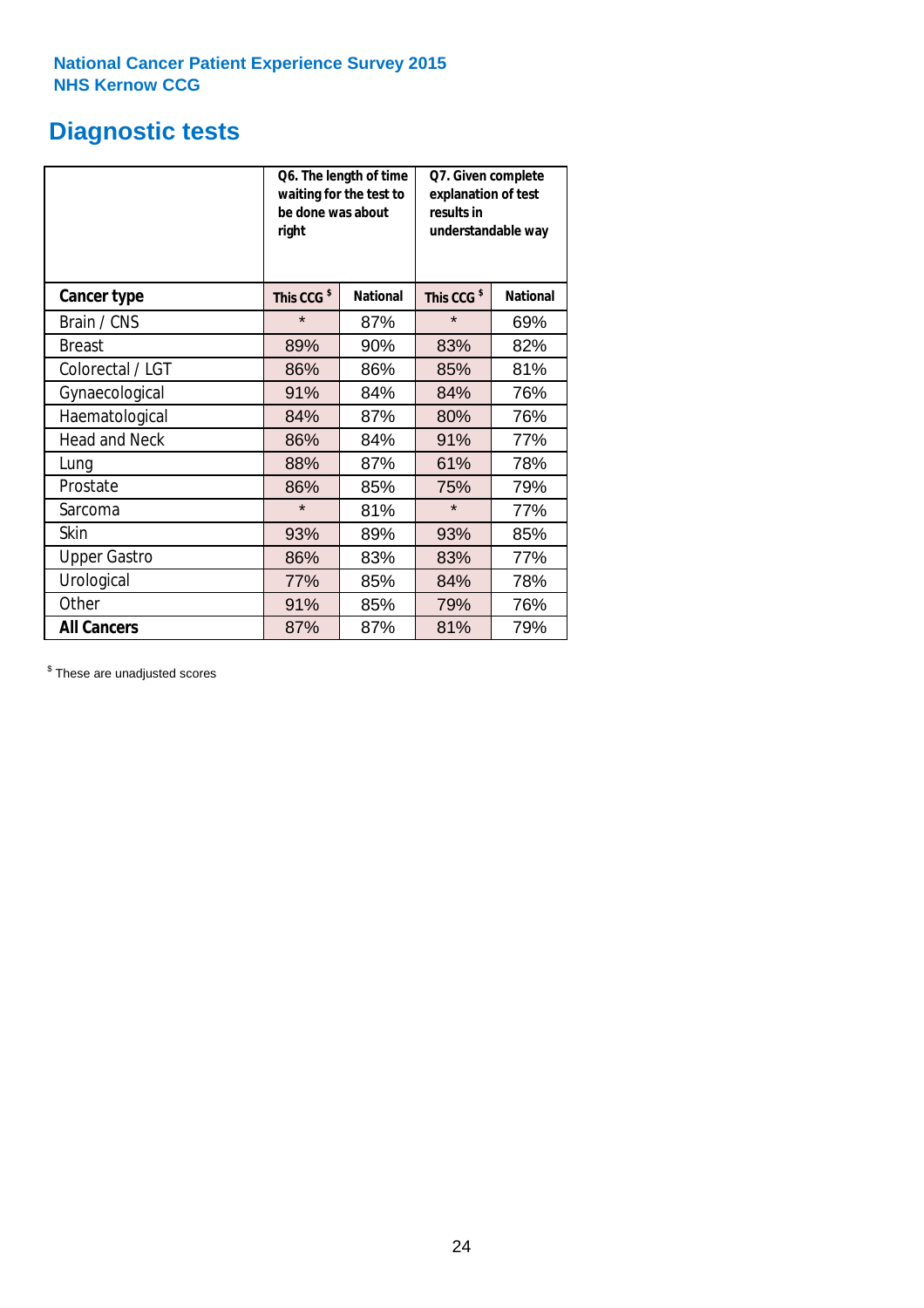# **Finding out what was wrong with you**

|                      | Q8. Patient told they<br>could bring a family<br>member or friend<br>when first told they<br>had cancer |                 | Q9. Patient felt they<br>were told sensitively<br>that they had cancer |                 | Q10. Patient<br>completely understood<br>the explanation of<br>what was wrong |                 | Q11. Patient given<br>easy to understand<br>written information<br>about the type of<br>cancer they had |                 |
|----------------------|---------------------------------------------------------------------------------------------------------|-----------------|------------------------------------------------------------------------|-----------------|-------------------------------------------------------------------------------|-----------------|---------------------------------------------------------------------------------------------------------|-----------------|
| Cancer type          | This CCG <sup>\$</sup>                                                                                  | <b>National</b> | This CCG <sup>\$</sup>                                                 | <b>National</b> | This CCG <sup>\$</sup>                                                        | <b>National</b> | This CCG <sup>\$</sup>                                                                                  | <b>National</b> |
| Brain / CNS          | $\star$                                                                                                 | 85%             | $\star$                                                                | 79%             | $\star$                                                                       | 60%             | $\star$                                                                                                 | 62%             |
| <b>Breast</b>        | 88%                                                                                                     | 83%             | 92%                                                                    | 88%             | 78%                                                                           | 78%             | 76%                                                                                                     | 76%             |
| Colorectal / LGT     | 83%                                                                                                     | 83%             | 85%                                                                    | 85%             | 76%                                                                           | 79%             | 75%                                                                                                     | 71%             |
| Gynaecological       | 87%                                                                                                     | 75%             | 85%                                                                    | 83%             | 77%                                                                           | 73%             | 79%                                                                                                     | 69%             |
| Haematological       | 82%                                                                                                     | 75%             | 85%                                                                    | 83%             | 69%                                                                           | 60%             | 82%                                                                                                     | 74%             |
| <b>Head and Neck</b> | 70%                                                                                                     | 73%             | 81%                                                                    | 85%             | 70%                                                                           | 75%             | 40%                                                                                                     | 61%             |
| Lung                 | 89%                                                                                                     | 80%             | 79%                                                                    | 83%             | 73%                                                                           | 75%             | 49%                                                                                                     | 66%             |
| Prostate             | 89%                                                                                                     | 80%             | 89%                                                                    | 84%             | 83%                                                                           | 78%             | 77%                                                                                                     | 80%             |
| Sarcoma              | $\star$                                                                                                 | 77%             | $\star$                                                                | 82%             | $\star$                                                                       | 63%             | $\star$                                                                                                 | 61%             |
| Skin                 | 68%                                                                                                     | 71%             | 85%                                                                    | 90%             | 91%                                                                           | 83%             | 77%                                                                                                     | 84%             |
| <b>Upper Gastro</b>  | 89%                                                                                                     | 79%             | 84%                                                                    | 79%             | 73%                                                                           | 72%             | 58%                                                                                                     | 64%             |
| Urological           | 61%                                                                                                     | 74%             | 83%                                                                    | 82%             | 66%                                                                           | 76%             | 56%                                                                                                     | 71%             |
| Other                | 82%                                                                                                     | 77%             | 87%                                                                    | 82%             | 79%                                                                           | 72%             | 67%                                                                                                     | 61%             |
| <b>All Cancers</b>   | 84%                                                                                                     | 79%             | 87%                                                                    | 84%             | 76%                                                                           | 73%             | 72%                                                                                                     | 72%             |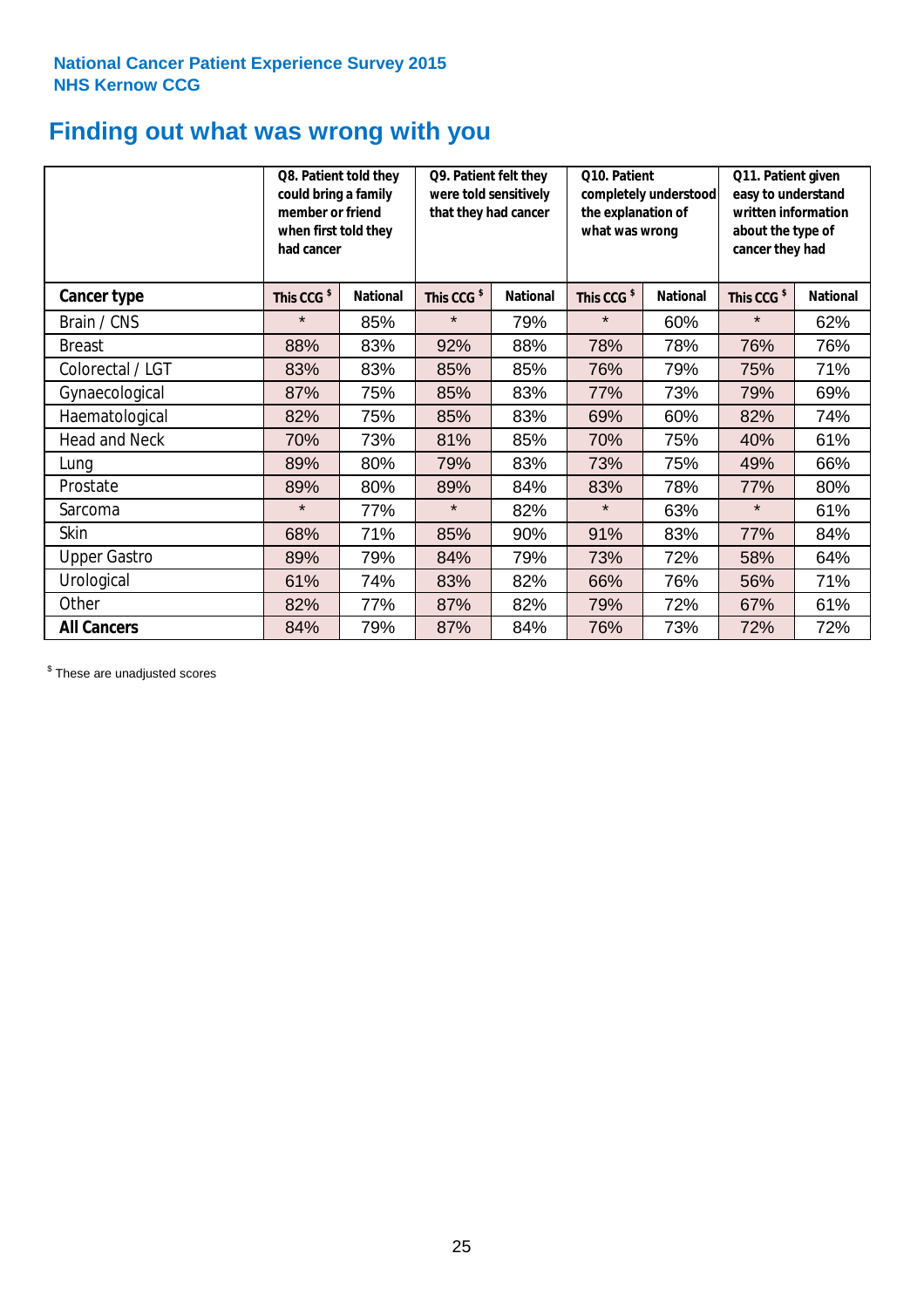# **Deciding the best treatment for you**

|                      | treatment options<br>were completely<br>explained | Q12. Patient felt that | Q13. Possible side<br>understandable way  | effects explained in an | Q14. Patient given<br>practical advice and<br>support in dealing with<br>side effects of<br>treatment |                 |  |
|----------------------|---------------------------------------------------|------------------------|-------------------------------------------|-------------------------|-------------------------------------------------------------------------------------------------------|-----------------|--|
| <b>Cancer type</b>   | This CCG <sup>\$</sup>                            | <b>National</b>        | This CCG <sup>\$</sup><br><b>National</b> |                         | This CCG <sup>\$</sup>                                                                                | <b>National</b> |  |
| Brain / CNS          | $\star$                                           | 80%                    | $\star$                                   | 71%                     | $\star$                                                                                               | 62%             |  |
| <b>Breast</b>        | 89%                                               | 84%                    | 71%                                       | 76%                     | 65%                                                                                                   | 69%             |  |
| Colorectal / LGT     | 88%                                               | 85%                    | 72%                                       | 75%                     | 66%                                                                                                   | 68%             |  |
| Gynaecological       | 91%                                               | 84%                    | 78%                                       | 76%                     | 80%                                                                                                   | 68%             |  |
| Haematological       | 88%                                               | 81%                    | 73%                                       | 69%                     | 73%                                                                                                   | 65%             |  |
| <b>Head and Neck</b> | 83%                                               | 85%                    | 62%                                       | 72%                     | 58%                                                                                                   | 67%             |  |
| Lung                 | 80%                                               | 84%                    | 65%                                       | 74%                     | 62%                                                                                                   | 69%             |  |
| Prostate             | 80%                                               | 80%                    | 73%                                       | 71%                     | 66%                                                                                                   | 61%             |  |
| Sarcoma              | $\star$                                           | 82%                    | $\star$                                   | 75%                     | $\star$                                                                                               | 66%             |  |
| Skin                 | 88%                                               | 88%                    | 67%                                       | 75%                     | 57%                                                                                                   | 74%             |  |
| <b>Upper Gastro</b>  | 92%                                               | 83%                    | 70%                                       | 72%                     | 72%                                                                                                   | 66%             |  |
| Urological           | 64%                                               | 80%                    | 62%                                       | 69%                     | 40%                                                                                                   | 61%             |  |
| Other                | 82%                                               | 80%                    | 70%                                       | 72%                     | 69%                                                                                                   | 64%             |  |
| <b>All Cancers</b>   | 85%                                               | 83%                    | 71%                                       | 73%                     | 67%                                                                                                   | 66%             |  |

|                      | Q15. Patient definitely<br>told about side effects<br>that could affect them<br>in the future |                 |                        | Q16. Patient definitely<br>involved in decisions<br>about care and<br>treatment |  |  |
|----------------------|-----------------------------------------------------------------------------------------------|-----------------|------------------------|---------------------------------------------------------------------------------|--|--|
| <b>Cancer type</b>   | This CCG <sup>\$</sup>                                                                        | <b>National</b> | This CCG <sup>\$</sup> | <b>National</b>                                                                 |  |  |
| Brain / CNS          | $\star$                                                                                       | 56%             | $\star$                | 74%                                                                             |  |  |
| <b>Breast</b>        | 53%                                                                                           | 55%             | 85%                    | 79%                                                                             |  |  |
| Colorectal / LGT     | 56%                                                                                           | 56%             | 76%                    | 79%                                                                             |  |  |
| Gynaecological       | 52%<br>54%                                                                                    |                 | 79%                    | 76%                                                                             |  |  |
| Haematological       | 54%<br>50%                                                                                    |                 | 84%                    | 77%                                                                             |  |  |
| <b>Head and Neck</b> | 44%                                                                                           | 58%             | 72%                    | 76%                                                                             |  |  |
| Lung                 | 60%                                                                                           | 54%             | 79%                    | 78%                                                                             |  |  |
| Prostate             | 63%                                                                                           | 63%             | 89%                    | 79%                                                                             |  |  |
| Sarcoma              | $\star$                                                                                       | 54%             | $\star$                | 77%                                                                             |  |  |
| <b>Skin</b>          | 60%                                                                                           | 66%             | 86%                    | 86%                                                                             |  |  |
| <b>Upper Gastro</b>  | 38%                                                                                           | 53%             | 87%                    | 77%                                                                             |  |  |
| Urological           | 36%                                                                                           | 52%             | 66%                    | 75%                                                                             |  |  |
| Other                | 52%                                                                                           | 51%             | 83%                    | 75%                                                                             |  |  |
| <b>All Cancers</b>   | 54%                                                                                           | 54%             | 82%                    | 78%                                                                             |  |  |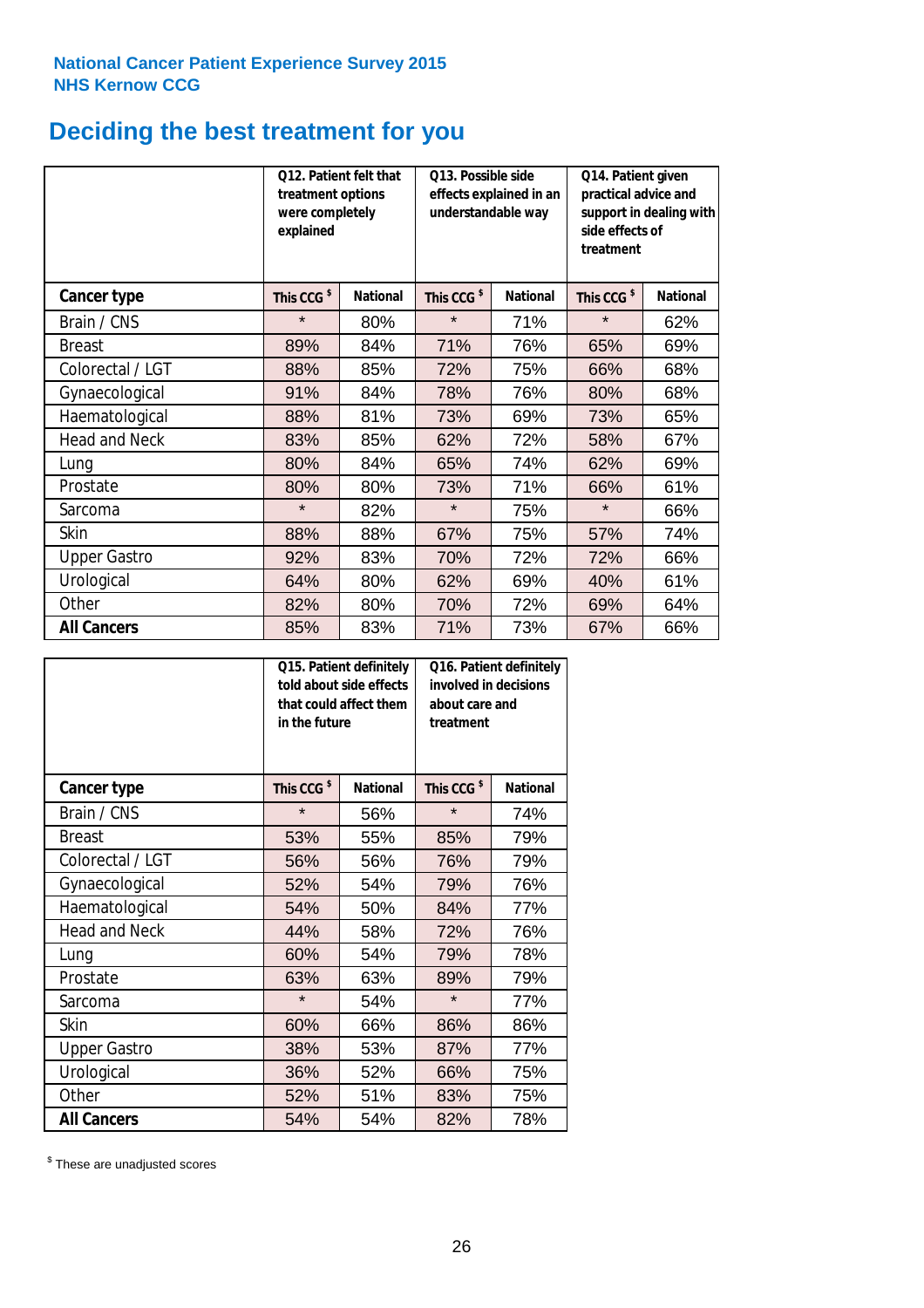# **Clinical Nurse Specialist**

|                      | would support them<br>through their<br>treatment | Q17. Patient given the<br>name of the CNS who | Q18. Patient found it<br>easy to contact their<br><b>CNS</b> |                 | <b>Q19. Get</b><br>understandable<br>answers to important<br>questions all or most<br>of the time |                 |  |
|----------------------|--------------------------------------------------|-----------------------------------------------|--------------------------------------------------------------|-----------------|---------------------------------------------------------------------------------------------------|-----------------|--|
| <b>Cancer type</b>   | This CCG <sup>\$</sup>                           | <b>National</b>                               | This CCG <sup>\$</sup>                                       | <b>National</b> | This CCG <sup>\$</sup>                                                                            | <b>National</b> |  |
| Brain / CNS          | $\star$                                          | 95%                                           | $\star$                                                      | 84%             | $\star$                                                                                           | 85%             |  |
| <b>Breast</b>        | 94%                                              | 94%                                           | 87%                                                          | 85%             | 92%                                                                                               | 88%             |  |
| Colorectal / LGT     | 99%                                              | 91%                                           | 93%                                                          | 88%             | 94%                                                                                               | 90%             |  |
| Gynaecological       | 98%                                              | 93%                                           | 92%                                                          | 86%             | 94%                                                                                               | 87%             |  |
| Haematological       | 91%                                              | 89%                                           | 88%<br>89%                                                   |                 | 94%                                                                                               | 90%             |  |
| <b>Head and Neck</b> | 74%                                              | 88%                                           | $\star$                                                      | 86%             | $\star$                                                                                           | 88%             |  |
| Lung                 | 96%                                              | 93%                                           | 91%                                                          | 89%             | 91%                                                                                               | 89%             |  |
| Prostate             | 97%                                              | 89%                                           | 91%                                                          | 83%             | 93%                                                                                               | 88%             |  |
| Sarcoma              | $\star$                                          | 87%                                           | $\star$                                                      | 86%             | $\star$                                                                                           | 88%             |  |
| Skin                 | 94%                                              | 88%                                           | 96%                                                          | 90%             | 100%                                                                                              | 92%             |  |
| <b>Upper Gastro</b>  | 98%                                              | 92%                                           | 88%                                                          | 87%             | 93%                                                                                               | 88%             |  |
| Urological           | 75%                                              | 80%                                           | $\star$                                                      | 85%             | $\star$                                                                                           | 88%             |  |
| Other                | 96%                                              | 86%                                           | 86%                                                          | 86%             | 92%                                                                                               | 87%             |  |
| <b>All Cancers</b>   | 94%                                              | 90%                                           | 90%                                                          | 87%             | 93%                                                                                               | 88%             |  |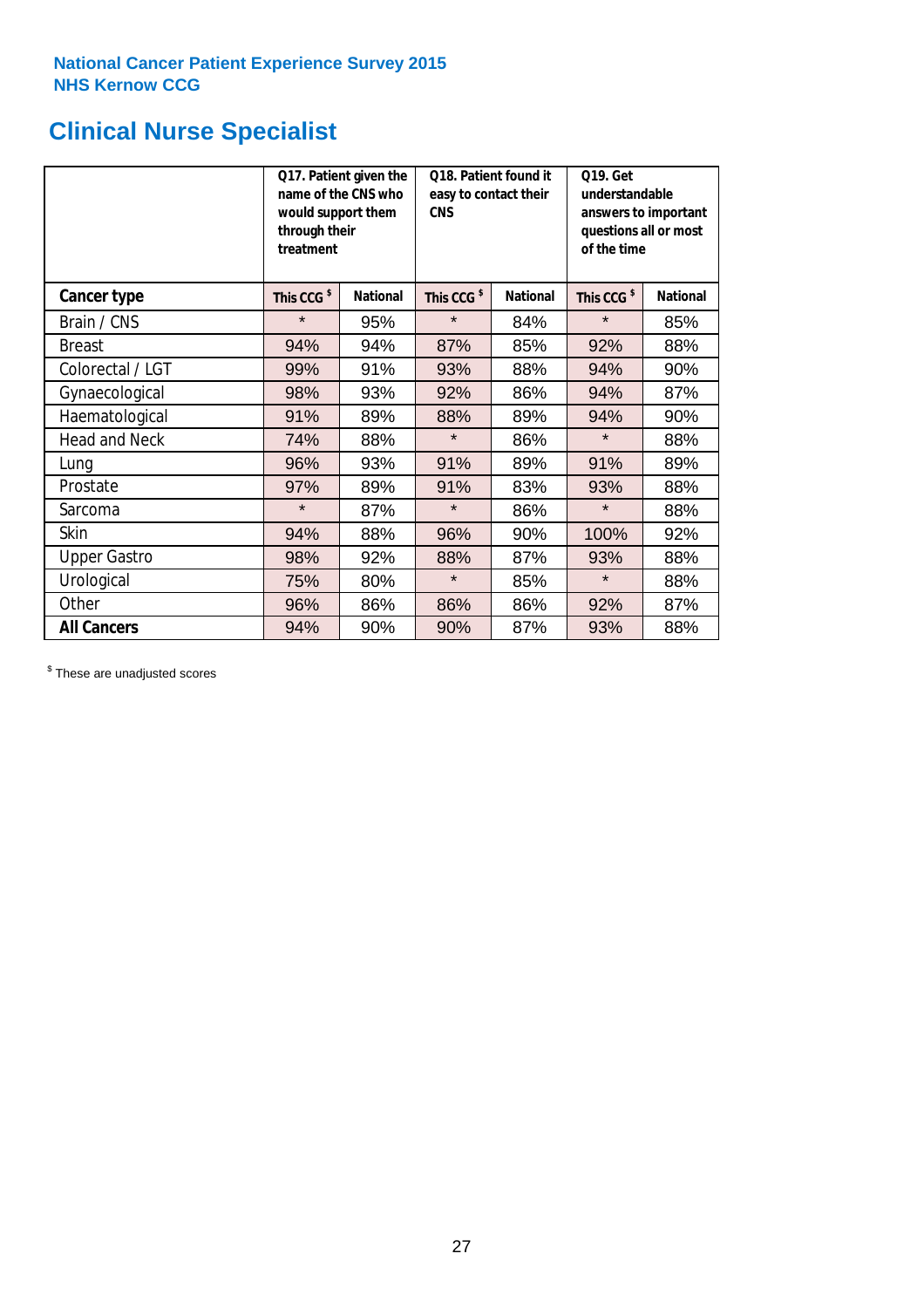# **Support for people with cancer**

|                      | Q20. Hospital staff<br>gave information | about support groups | Q21. Hospital staff<br>gave information<br>about impact cancer<br>could have on day to<br>day activities |                 | Q22. Hospital staff<br>gave information on<br>getting financial help |                 | Q23. Hospital staff told<br>patient they could get<br>free prescriptions |                 |
|----------------------|-----------------------------------------|----------------------|----------------------------------------------------------------------------------------------------------|-----------------|----------------------------------------------------------------------|-----------------|--------------------------------------------------------------------------|-----------------|
| <b>Cancer type</b>   | This CCG <sup>\$</sup>                  | <b>National</b>      | This CCG <sup>\$</sup>                                                                                   | <b>National</b> | This CCG <sup>\$</sup>                                               | <b>National</b> | This CCG <sup>\$</sup>                                                   | <b>National</b> |
| Brain / CNS          | $\star$                                 | 85%                  | $\star$                                                                                                  | 80%             | $\star$                                                              | 72%             | $\star$                                                                  | 79%             |
| <b>Breast</b>        | 88%                                     | 88%                  | 81%                                                                                                      | 85%             | 64%                                                                  | 60%             | 74%                                                                      | 80%             |
| Colorectal / LGT     | 90%                                     | 82%                  | 79%                                                                                                      | 82%             | 48%                                                                  | 52%             | 82%                                                                      | 83%             |
| Gynaecological       | 88%                                     | 83%                  | 87%                                                                                                      | 81%             | 74%                                                                  | 58%             | 91%                                                                      | 76%             |
| Haematological       | 81%                                     | 82%                  | 90%                                                                                                      | 82%             | 68%                                                                  | 56%             | 88%                                                                      | 86%             |
| <b>Head and Neck</b> | 71%                                     | 83%                  | $\star$                                                                                                  | 80%             | $\star$                                                              | 55%             | $\star$                                                                  | 80%             |
| Lung                 | 78%                                     | 82%                  | 75%                                                                                                      | 80%             | 68%                                                                  | 68%             | 73%                                                                      | 85%             |
| Prostate             | 92%                                     | 85%                  | 84%                                                                                                      | 81%             | 50%                                                                  | 41%             | 88%                                                                      | 76%             |
| Sarcoma              | $\star$                                 | 82%                  | $\star$                                                                                                  | 80%             | $\star$                                                              | 57%             | $\star$                                                                  | 75%             |
| Skin                 | $\star$                                 | 85%                  | $\star$                                                                                                  | 85%             | $\star$                                                              | 51%             | $\star$                                                                  | 65%             |
| <b>Upper Gastro</b>  | 83%                                     | 82%                  | 86%                                                                                                      | 78%             | 59%                                                                  | 57%             | 90%                                                                      | 83%             |
| Urological           | $\star$                                 | 71%                  | $\star$                                                                                                  | 70%             | $\star$                                                              | 33%             | $\star$                                                                  | 69%             |
| Other                | 80%                                     | 80%                  | 72%                                                                                                      | 77%             | 48%                                                                  | 53%             | 82%                                                                      | 79%             |
| <b>All Cancers</b>   | 84%                                     | 83%                  | 81%                                                                                                      | 81%             | 60%                                                                  | 55%             | 81%                                                                      | 80%             |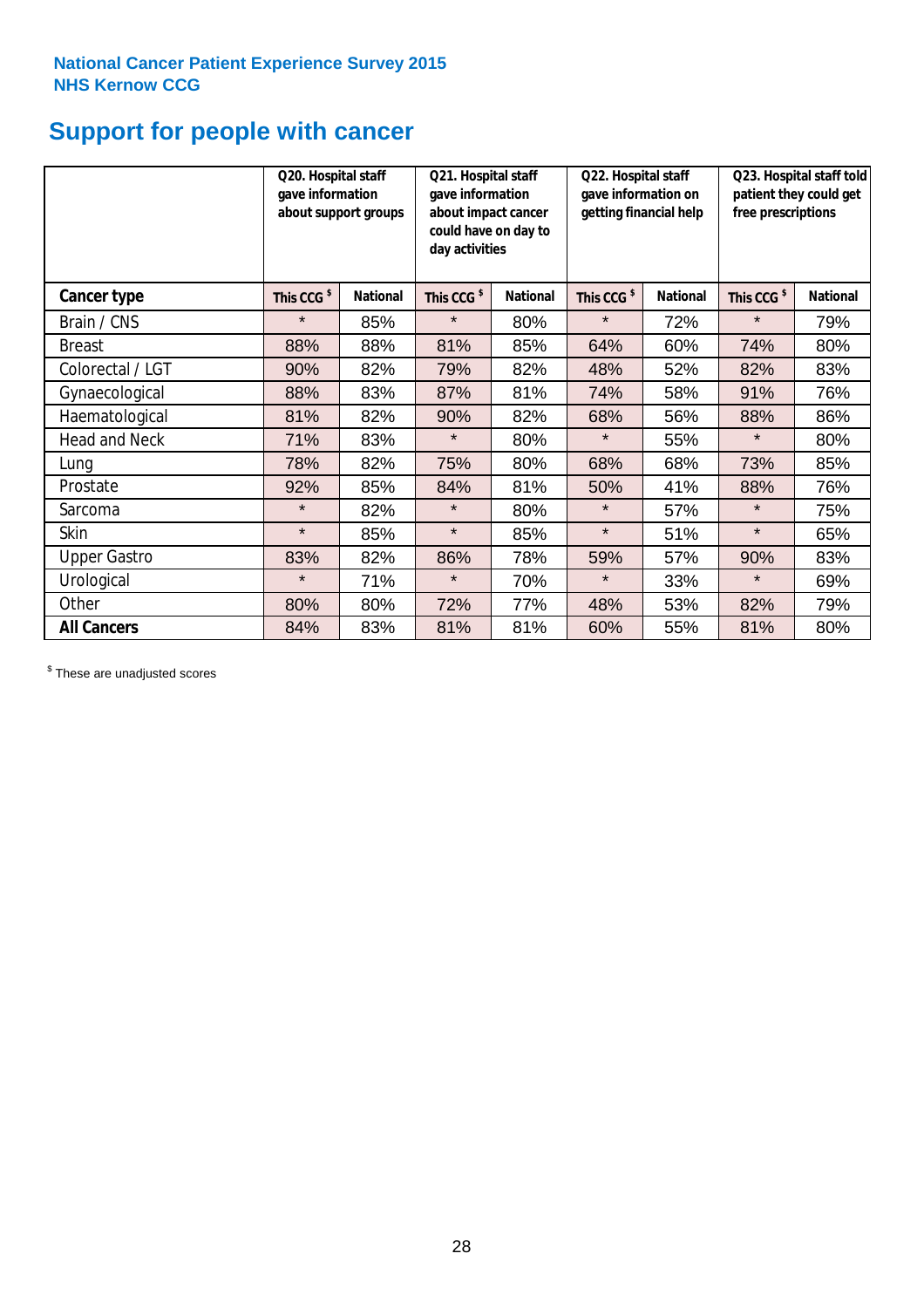# **Operations**

|                      | Q26. Staff explained<br>how operation had<br>gone in<br>understandable way |                 |  |  |
|----------------------|----------------------------------------------------------------------------|-----------------|--|--|
| <b>Cancer type</b>   | This CCG <sup>\$</sup>                                                     | <b>National</b> |  |  |
| Brain / CNS          | $\star$                                                                    | 75%             |  |  |
| <b>Breast</b>        | 82%                                                                        | 77%             |  |  |
| Colorectal / LGT     | 76%                                                                        | 81%             |  |  |
| Gynaecological       | 71%                                                                        | 79%             |  |  |
| Haematological       | 78%                                                                        | 75%             |  |  |
| <b>Head and Neck</b> | $\star$                                                                    | 77%             |  |  |
| Lung                 | $\star$                                                                    | 76%             |  |  |
| Prostate             | 74%                                                                        | 76%             |  |  |
| Sarcoma              | $\star$                                                                    | 80%             |  |  |
| Skin                 | 82%                                                                        | 84%             |  |  |
| <b>Upper Gastro</b>  | $\star$                                                                    | 81%             |  |  |
| Urological           | 79%<br>74%                                                                 |                 |  |  |
| Other                | 85%                                                                        | 78%             |  |  |
| <b>All Cancers</b>   | 80%<br>78%                                                                 |                 |  |  |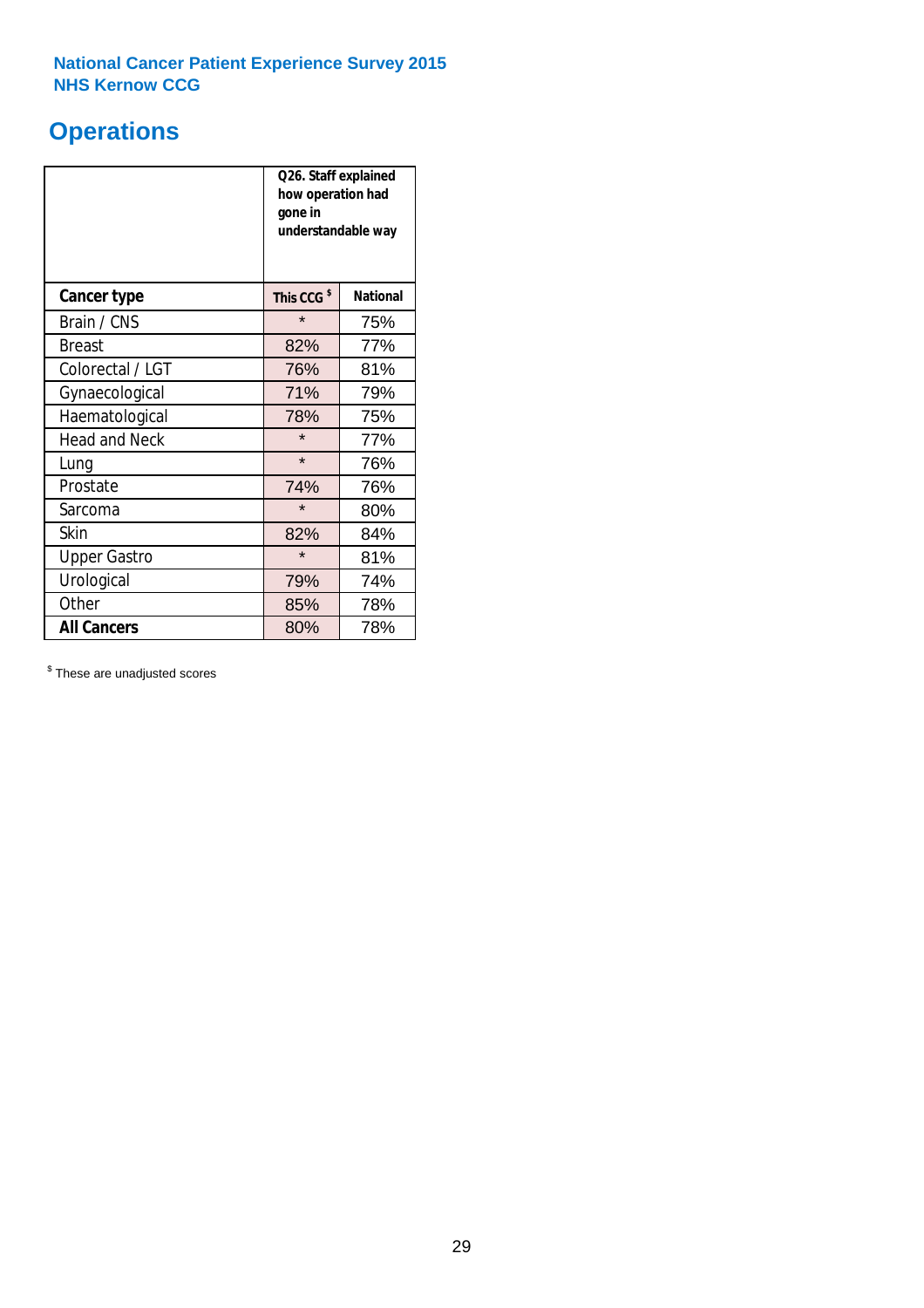# **Hospital care as an inpatient (Part 1 of 2)**

|                      | or nurses did not talk<br>they were not there | Q28. Groups of doctors<br>in front of patient as if | Q29. Patient had<br>confidence and trust in<br>all doctors treating<br>them |                 | Q30. Patient's family<br>or someone close<br>definitely had<br>opportunity to talk to<br>doctor |                 | Q31. Patient had<br>confidence and trust in I<br>all ward nurses |                 |
|----------------------|-----------------------------------------------|-----------------------------------------------------|-----------------------------------------------------------------------------|-----------------|-------------------------------------------------------------------------------------------------|-----------------|------------------------------------------------------------------|-----------------|
| Cancer type          | This CCG <sup>\$</sup>                        | <b>National</b>                                     | This CCG <sup>\$</sup>                                                      | <b>National</b> | This CCG <sup>\$</sup>                                                                          | <b>National</b> | This CCG <sup>\$</sup>                                           | <b>National</b> |
| Brain / CNS          | $\star$                                       | 68%                                                 | $\star$                                                                     | 78%             | $\star$                                                                                         | 65%             | $\star$                                                          | 67%             |
| <b>Breast</b>        | 92%                                           | 89%                                                 | 92%                                                                         | 86%             | 78%                                                                                             | 73%             | 81%                                                              | 74%             |
| Colorectal / LGT     | 79%                                           | 75%                                                 | 86%                                                                         | 85%             | 68%                                                                                             | 72%             | 75%                                                              | 68%             |
| Gynaecological       | 87%                                           | 84%                                                 | 85%                                                                         | 86%             | 67%                                                                                             | 71%             | 66%                                                              | 69%             |
| Haematological       | 90%                                           | 80%                                                 | 81%                                                                         | 81%             | 76%                                                                                             | 75%             | 79%                                                              | 73%             |
| <b>Head and Neck</b> | 83%                                           | 79%                                                 | 91%                                                                         | 85%             | 62%                                                                                             | 73%             | 74%                                                              | 72%             |
| Lung                 | 85%                                           | 75%                                                 | 86%                                                                         | 82%             | 59%                                                                                             | 71%             | 80%                                                              | 73%             |
| Prostate             | 88%                                           | 84%                                                 | 88%                                                                         | 87%             | 80%                                                                                             | 72%             | 90%                                                              | 75%             |
| Sarcoma              | $\star$                                       | 82%                                                 | $\star$                                                                     | 85%             | $\star$                                                                                         | 75%             | $\star$                                                          | 70%             |
| Skin                 | $\star$                                       | 85%                                                 | $\star$                                                                     | 90%             | $\star$                                                                                         | 79%             | $\star$                                                          | 84%             |
| <b>Upper Gastro</b>  | 63%                                           | 75%                                                 | 89%                                                                         | 83%             | 70%                                                                                             | 72%             | 85%                                                              | 70%             |
| Urological           | 70%                                           | 80%                                                 | 96%                                                                         | 84%             | $\star$                                                                                         | 67%             | 85%                                                              | 75%             |
| Other                | 93%                                           | 79%                                                 | 75%                                                                         | 79%             | 81%                                                                                             | 70%             | 81%                                                              | 69%             |
| <b>All Cancers</b>   | 85%                                           | 81%                                                 | 86%                                                                         | 84%             | 73%                                                                                             | 72%             | 79%                                                              | 72%             |

|                      | Q32. Always / nearly<br>always enough nurses<br>on duty |                 | Q33. All staff asked<br>patient what name<br>they preferred to be<br>called by |                 | Q34. Always given<br>enough privacy when<br>discussing condition or<br>treatment |                 | Q35. Patient was able<br>to discuss worries or<br>fears with staff during<br>visit |                 |
|----------------------|---------------------------------------------------------|-----------------|--------------------------------------------------------------------------------|-----------------|----------------------------------------------------------------------------------|-----------------|------------------------------------------------------------------------------------|-----------------|
| <b>Cancer type</b>   | This CCG <sup>\$</sup>                                  | <b>National</b> | This CCG <sup>\$</sup>                                                         | <b>National</b> | This CCG <sup>\$</sup>                                                           | <b>National</b> | This CCG <sup>\$</sup>                                                             | <b>National</b> |
| Brain / CNS          | $\star$                                                 | 64%             | $\star$                                                                        | 69%             | $\star$                                                                          | 80%             | $\star$                                                                            | 44%             |
| <b>Breast</b>        | 70%                                                     | 69%             | 70%                                                                            | 60%             | 88%                                                                              | 86%             | 62%                                                                                | 53%             |
| Colorectal / LGT     | 61%                                                     | 61%             | 69%                                                                            | 70%             | 82%                                                                              | 84%             | 49%                                                                                | 54%             |
| Gynaecological       | 60%                                                     | 65%             | 72%                                                                            | 63%             | 81%                                                                              | 82%             | 42%                                                                                | 50%             |
| Haematological       | 70%                                                     | 63%             | 79%                                                                            | 67%             | 92%                                                                              | 86%             | 60%                                                                                | 55%             |
| <b>Head and Neck</b> | 70%                                                     | 67%             | 65%                                                                            | 66%             | 83%                                                                              | 85%             | $\star$                                                                            | 50%             |
| Lung                 | 58%                                                     | 68%             | 74%                                                                            | 71%             | 80%                                                                              | 84%             | 35%                                                                                | 49%             |
| Prostate             | 79%                                                     | 71%             | 74%                                                                            | 67%             | 95%                                                                              | 87%             | $\star$                                                                            | 52%             |
| Sarcoma              | $\star$                                                 | 68%             | $\star$                                                                        | 71%             | $\star$                                                                          | 87%             | $\star$                                                                            | 52%             |
| Skin                 | $\star$                                                 | 81%             | $\star$                                                                        | 67%             | $\star$                                                                          | 89%             | $\star$                                                                            | 61%             |
| <b>Upper Gastro</b>  | 54%                                                     | 62%             | 89%                                                                            | 75%             | 93%                                                                              | 83%             | $\star$                                                                            | 53%             |
| Urological           | 70%                                                     | 68%             | 70%                                                                            | 71%             | 85%                                                                              | 84%             | $\star$                                                                            | 46%             |
| Other                | 54%                                                     | 62%             | 75%                                                                            | 66%             | 89%                                                                              | 82%             | 58%                                                                                | 48%             |
| <b>All Cancers</b>   | 65%                                                     | 66%             | 73%                                                                            | 67%             | 87%                                                                              | 85%             | 51%                                                                                | 52%             |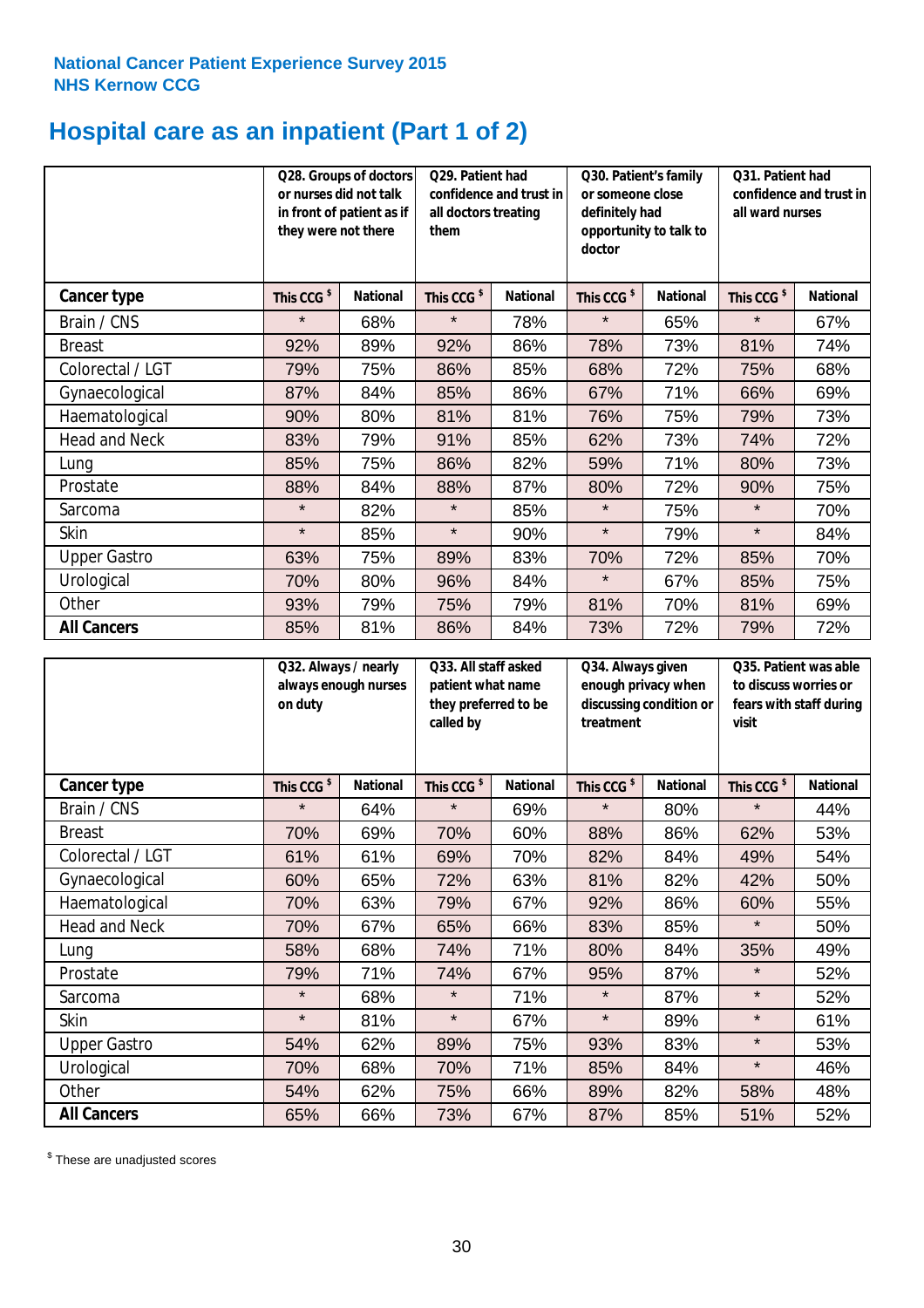# **Hospital care as an inpatient (Part 2 of 2)**

|                      | Q36. Hospital staff<br>definitely did<br>everything to help<br>control pain |                 | Q37. Always treated<br>with respect and<br>dignity by staff |                 | Q38. Given clear<br>written information<br>about what should /<br>should not do post<br>discharge |                 | Q39. Staff told patient<br>who to contact if<br>worried post discharge |                 |
|----------------------|-----------------------------------------------------------------------------|-----------------|-------------------------------------------------------------|-----------------|---------------------------------------------------------------------------------------------------|-----------------|------------------------------------------------------------------------|-----------------|
| Cancer type          | This CCG <sup>\$</sup>                                                      | <b>National</b> | This CCG <sup>\$</sup>                                      | <b>National</b> | This CCG <sup>\$</sup>                                                                            | <b>National</b> | This CCG <sup>\$</sup>                                                 | <b>National</b> |
| Brain / CNS          | $\star$                                                                     | 82%             | $\star$                                                     | 84%             | $\star$                                                                                           | 79%             | $\star$                                                                | 91%             |
| <b>Breast</b>        | 90%                                                                         | 86%             | 92%                                                         | 88%             | 91%                                                                                               | 90%             | 96%                                                                    | 95%             |
| Colorectal / LGT     | 92%                                                                         | 84%             | 85%                                                         | 86%             | 87%                                                                                               | 83%             | 97%                                                                    | 94%             |
| Gynaecological       | 88%                                                                         | 83%             | 81%                                                         | 85%             | 94%                                                                                               | 86%             | 96%                                                                    | 93%             |
| Haematological       | 93%                                                                         | 84%             | 91%                                                         | 89%             | 86%                                                                                               | 79%             | 97%                                                                    | 95%             |
| <b>Head and Neck</b> | 71%                                                                         | 84%             | 74%                                                         | 88%             | 86%                                                                                               | 86%             | 83%                                                                    | 92%             |
| Lung                 | 76%                                                                         | 83%             | 88%                                                         | 87%             | 65%                                                                                               | 81%             | 91%                                                                    | 92%             |
| Prostate             | 91%                                                                         | 85%             | 100%                                                        | 91%             | 88%                                                                                               | 87%             | 98%                                                                    | 94%             |
| Sarcoma              | $\star$                                                                     | 86%             | $\star$                                                     | 91%             | $\star$                                                                                           | 83%             | $\star$                                                                | 94%             |
| Skin                 | $\star$                                                                     | 88%             | $\star$                                                     | 93%             | $\star$                                                                                           | 91%             | $\star$                                                                | 97%             |
| <b>Upper Gastro</b>  | 84%                                                                         | 83%             | 89%                                                         | 86%             | 88%                                                                                               | 79%             | 88%                                                                    | 93%             |
| Urological           | 88%                                                                         | 80%             | 93%                                                         | 88%             | 78%                                                                                               | 83%             | 88%                                                                    | 90%             |
| Other                | 90%                                                                         | 82%             | 86%                                                         | 85%             | 87%                                                                                               | 80%             | 96%                                                                    | 92%             |
| <b>All Cancers</b>   | 88%                                                                         | 84%             | 88%                                                         | 87%             | 87%                                                                                               | 84%             | 94%                                                                    | 94%             |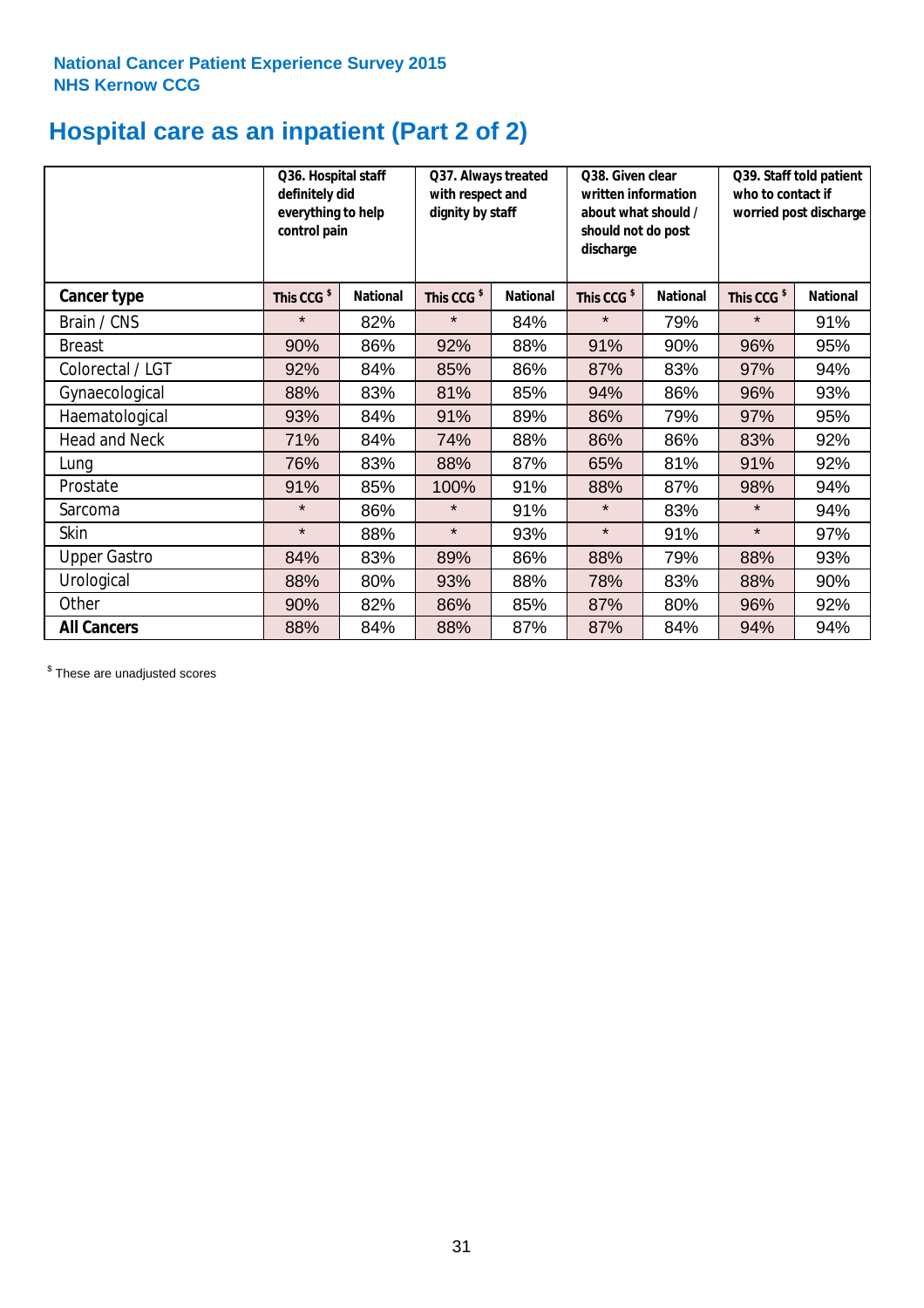# **Hospital care as a day patient / outpatient**

|                      | to discuss worries or<br>visit | Q41. Patient was able<br>fears with staff during | Q42. Doctor had the<br>right notes and other<br>documentation with<br>them |                 | Q45. Patient given<br>patient had all<br>understandable<br>information needed<br>information about<br>about radiotherapy<br>treatment<br>was working |                 | Q44. Beforehand        |                 | whether radiotherapy |
|----------------------|--------------------------------|--------------------------------------------------|----------------------------------------------------------------------------|-----------------|------------------------------------------------------------------------------------------------------------------------------------------------------|-----------------|------------------------|-----------------|----------------------|
| <b>Cancer type</b>   | This CCG <sup>\$</sup>         | <b>National</b>                                  | This CCG <sup>\$</sup>                                                     | <b>National</b> | This CCG <sup>\$</sup>                                                                                                                               | <b>National</b> | This CCG <sup>\$</sup> | <b>National</b> |                      |
| Brain / CNS          | $\star$                        | 65%                                              | $\star$                                                                    | 94%             | $\star$                                                                                                                                              | 85%             | $\star$                | 52%             |                      |
| <b>Breast</b>        | 68%                            | 70%                                              | 95%                                                                        | 95%             | 86%                                                                                                                                                  | 87%             | 66%                    | 60%             |                      |
| Colorectal / LGT     | 72%                            | 73%                                              | 92%                                                                        | 95%             | $\star$                                                                                                                                              | 85%             | $\star$                | 55%             |                      |
| Gynaecological       | 83%                            | 70%                                              | 98%                                                                        | 96%             | $\star$                                                                                                                                              | 85%             | $\star$                | 64%             |                      |
| Haematological       | 77%                            | 74%                                              | 97%                                                                        | 97%             | 93%                                                                                                                                                  | 82%             | 56%                    | 64%             |                      |
| <b>Head and Neck</b> | 67%                            | 69%                                              | 96%                                                                        | 95%             | $\star$                                                                                                                                              | 86%             | $\star$                | 60%             |                      |
| Lung                 | 71%                            | 69%                                              | 98%                                                                        | 96%             | 83%                                                                                                                                                  | 86%             | 61%                    | 59%             |                      |
| Prostate             | 66%                            | 69%                                              | 93%                                                                        | 95%             | 85%                                                                                                                                                  | 88%             | 59%                    | 61%             |                      |
| Sarcoma              | $\star$                        | 68%                                              | $\star$                                                                    | 97%             | n.a.                                                                                                                                                 | 88%             | n.a.                   | 63%             |                      |
| Skin                 | 67%                            | 73%                                              | 97%                                                                        | 96%             | $\star$                                                                                                                                              | 81%             | $\star$                | 63%             |                      |
| <b>Upper Gastro</b>  | 69%                            | 68%                                              | 97%                                                                        | 95%             | $\star$                                                                                                                                              | 85%             | $\star$                | 57%             |                      |
| Urological           | 83%                            | 65%                                              | 100%                                                                       | 95%             | $\star$                                                                                                                                              | 81%             | $\star$                | 53%             |                      |
| Other                | 67%                            | 67%                                              | 94%                                                                        | 95%             | 87%                                                                                                                                                  | 83%             | $\star$                | 59%             |                      |
| <b>All Cancers</b>   | 71%                            | 70%                                              | 95%                                                                        | 96%             | 86%                                                                                                                                                  | 86%             | 61%                    | 60%             |                      |

|                      | O47. Beforehand<br>patient had all<br>information needed<br>about chemotherapy<br>treatment |                 | Q48. Patient given<br>understandable<br>information about<br>whether<br>chemotherapy was<br>working |                 |  |
|----------------------|---------------------------------------------------------------------------------------------|-----------------|-----------------------------------------------------------------------------------------------------|-----------------|--|
| <b>Cancer type</b>   | This CCG <sup>\$</sup>                                                                      | <b>National</b> | This CCG <sup>\$</sup>                                                                              | <b>National</b> |  |
| Brain / CNS          | $\star$                                                                                     | 82%             | $\star$                                                                                             | 57%             |  |
| <b>Breast</b>        | 88%                                                                                         | 83%             | 58%                                                                                                 | 62%             |  |
| Colorectal / LGT     | 83%                                                                                         | 86%             | 70%                                                                                                 | 65%             |  |
| Gynaecological       | 97%                                                                                         | 86%             | 78%                                                                                                 | 68%             |  |
| Haematological       | 86%                                                                                         | 85%             | 72%                                                                                                 | 75%             |  |
| <b>Head and Neck</b> | $\star$                                                                                     | 80%             | $\star$                                                                                             | 52%             |  |
| Lung                 | 83%                                                                                         | 85%             | 77%                                                                                                 | 68%             |  |
| Prostate             | 77%                                                                                         | 83%             | 64%                                                                                                 | 69%             |  |
| Sarcoma              | $\star$                                                                                     | 82%             | $\star$                                                                                             | 70%             |  |
| Skin                 | $\star$                                                                                     | 92%             | $\star$                                                                                             | 80%             |  |
| <b>Upper Gastro</b>  | 91%                                                                                         | 83%             | 59%                                                                                                 | 64%             |  |
| Urological           | $\star$                                                                                     | 83%             | $\star$                                                                                             | 66%             |  |
| Other                | 91%                                                                                         | 85%             | 80%                                                                                                 | 70%             |  |
| <b>All Cancers</b>   | 87%                                                                                         | 84%             | 70%                                                                                                 | 68%             |  |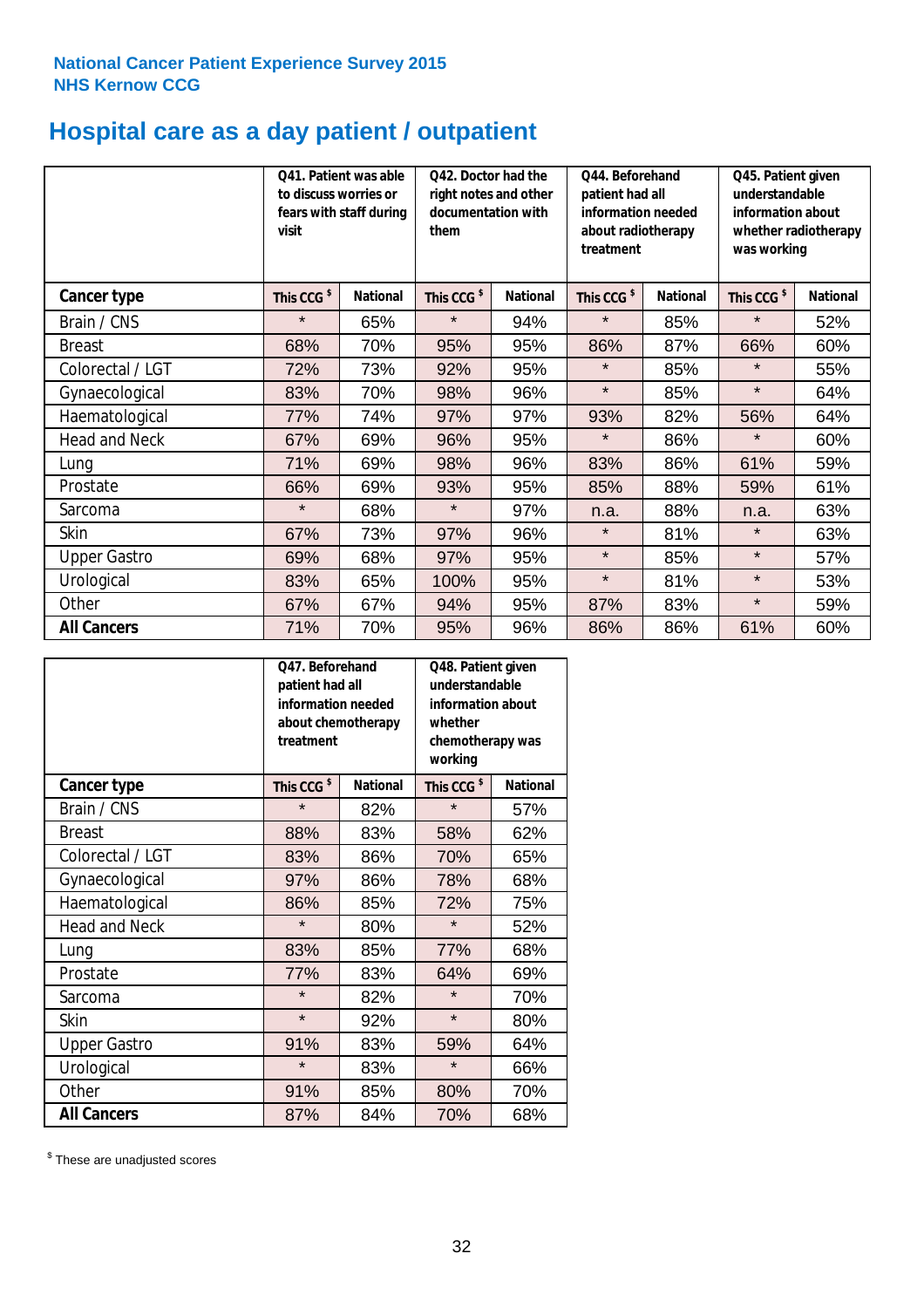# **Home care and support**

|                      | Q49. Hospital staff<br>gave family or<br>someone close all the<br>information needed to<br>help with care at home |                 | from health or social<br>services during<br>treatment | Q50. Patient definitely<br>given enough support | Q51. Patient definitely<br>given enough support<br>from health or social<br>services after<br>treatment |                 |  |
|----------------------|-------------------------------------------------------------------------------------------------------------------|-----------------|-------------------------------------------------------|-------------------------------------------------|---------------------------------------------------------------------------------------------------------|-----------------|--|
| <b>Cancer type</b>   | This CCG <sup>\$</sup>                                                                                            | <b>National</b> | This CCG <sup>\$</sup>                                | <b>National</b>                                 | This CCG <sup>\$</sup>                                                                                  | <b>National</b> |  |
| Brain / CNS          | $\star$                                                                                                           | 56%             | $\star$                                               | 44%                                             | n.a.                                                                                                    | 44%             |  |
| <b>Breast</b>        | 58%                                                                                                               | 57%             | 54%                                                   | 54%                                             | 41%                                                                                                     | 40%             |  |
| Colorectal / LGT     | 56%                                                                                                               | 60%             | 66%                                                   | 62%                                             | 44%                                                                                                     | 52%             |  |
| Gynaecological       | 65%                                                                                                               | 56%             | 67%                                                   | 52%                                             | 59%                                                                                                     | 42%             |  |
| Haematological       | 68%                                                                                                               | 60%             | 45%                                                   | 52%                                             | 31%                                                                                                     | 43%             |  |
| <b>Head and Neck</b> | 57%                                                                                                               | 59%             | $\star$                                               | 53%                                             | $\star$                                                                                                 | 50%             |  |
| Lung                 | 50%                                                                                                               | 57%             | 56%                                                   | 52%                                             | $\star$                                                                                                 | 42%             |  |
| Prostate             | 58%                                                                                                               | 55%             | 57%                                                   | 47%                                             | 52%                                                                                                     | 43%             |  |
| Sarcoma              | $\star$                                                                                                           | 59%             | $\star$                                               | 58%                                             | $\star$                                                                                                 | 53%             |  |
| Skin                 | 86%                                                                                                               | 67%             | $\star$                                               | 58%                                             | $\star$                                                                                                 | 61%             |  |
| <b>Upper Gastro</b>  | 63%                                                                                                               | 59%             | 47%                                                   | 54%                                             | 33%                                                                                                     | 45%             |  |
| Urological           | 60%                                                                                                               | 55%             | $\star$                                               | 47%                                             | $\star$                                                                                                 | 44%             |  |
| Other                | 55%                                                                                                               | 54%             | 67%                                                   | 55%                                             | 63%                                                                                                     | 48%             |  |
| <b>All Cancers</b>   | 60%                                                                                                               | 58%             | 57%                                                   | 54%                                             | 47%                                                                                                     | 45%             |  |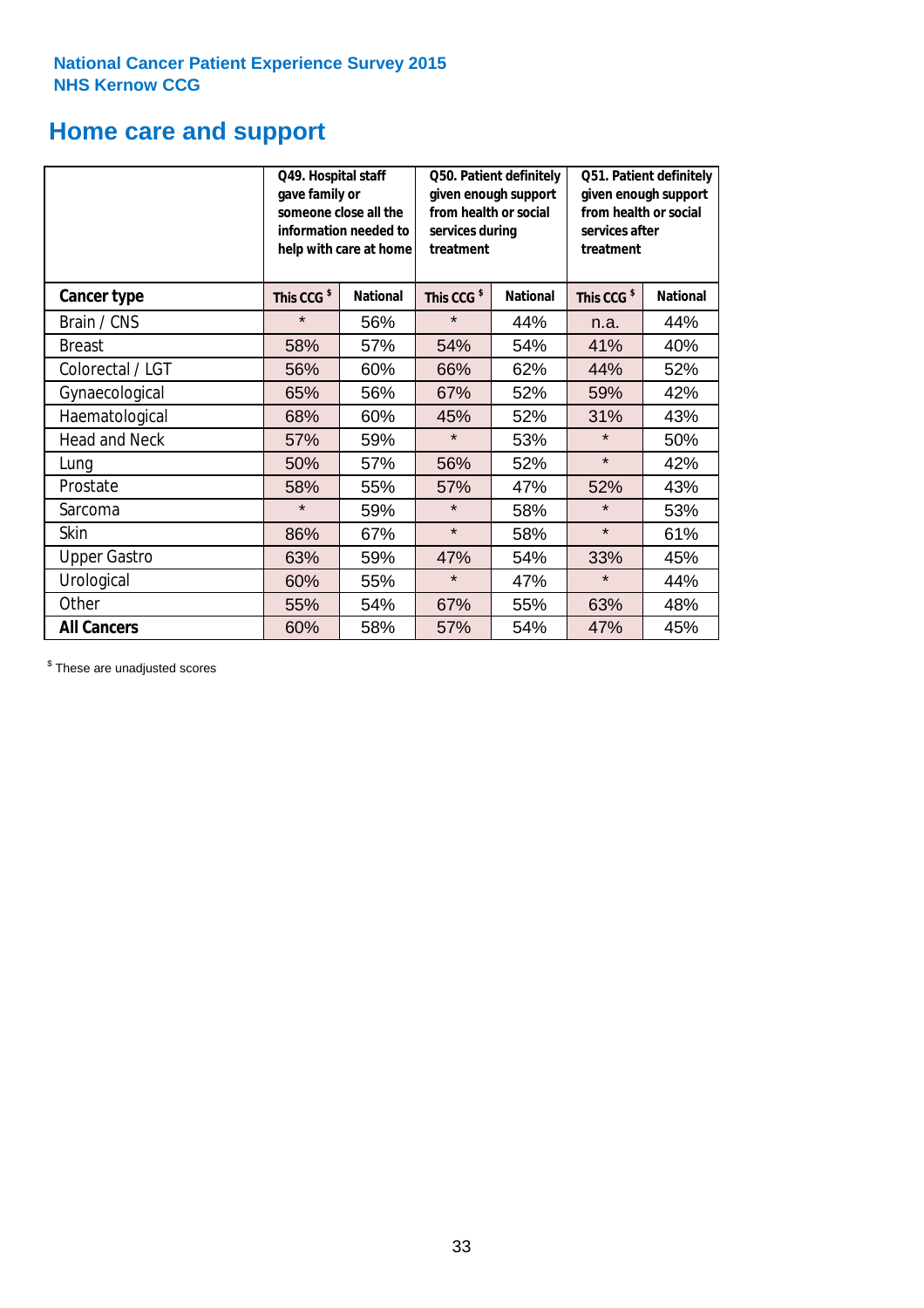# **Care from your general practice**

|                      | information about<br>treatment | Q52. GP given enough<br>patient's condition and | Q53. Practice staff<br>definitely did<br>everything they could<br>to support patient |                 |  |
|----------------------|--------------------------------|-------------------------------------------------|--------------------------------------------------------------------------------------|-----------------|--|
| <b>Cancer type</b>   | This CCG <sup>\$</sup>         | <b>National</b>                                 | This CCG <sup>\$</sup>                                                               | <b>National</b> |  |
| Brain / CNS          | $\star$                        | 94%                                             | $\star$                                                                              | 59%             |  |
| <b>Breast</b>        | 97%                            | 96%                                             | 58%                                                                                  | 63%             |  |
| Colorectal / LGT     | 96%                            | 95%                                             | 65%                                                                                  | 63%             |  |
| Gynaecological       | 96%                            | 95%                                             | 73%                                                                                  | 59%             |  |
| Haematological       | 96%                            | 96%                                             | 67%                                                                                  | 61%             |  |
| <b>Head and Neck</b> | 100%                           | 93%                                             | 67%                                                                                  | 60%             |  |
| Lung                 | 98%                            | 95%                                             | 75%                                                                                  | 62%             |  |
| Prostate             | 95%                            | 95%                                             | 77%                                                                                  | 67%             |  |
| Sarcoma              | $\star$                        | 97%                                             | $\star$                                                                              | 65%             |  |
| <b>Skin</b>          | 93%                            | 97%                                             | 64%                                                                                  | 71%             |  |
| <b>Upper Gastro</b>  | 92%                            | 94%                                             | 68%                                                                                  | 62%             |  |
| Urological           | 90%                            | 95%                                             | 71%                                                                                  | 64%             |  |
| Other                | 96%                            | 95%                                             | 72%                                                                                  | 61%             |  |
| <b>All Cancers</b>   | 96%                            | 95%                                             | 68%                                                                                  | 63%             |  |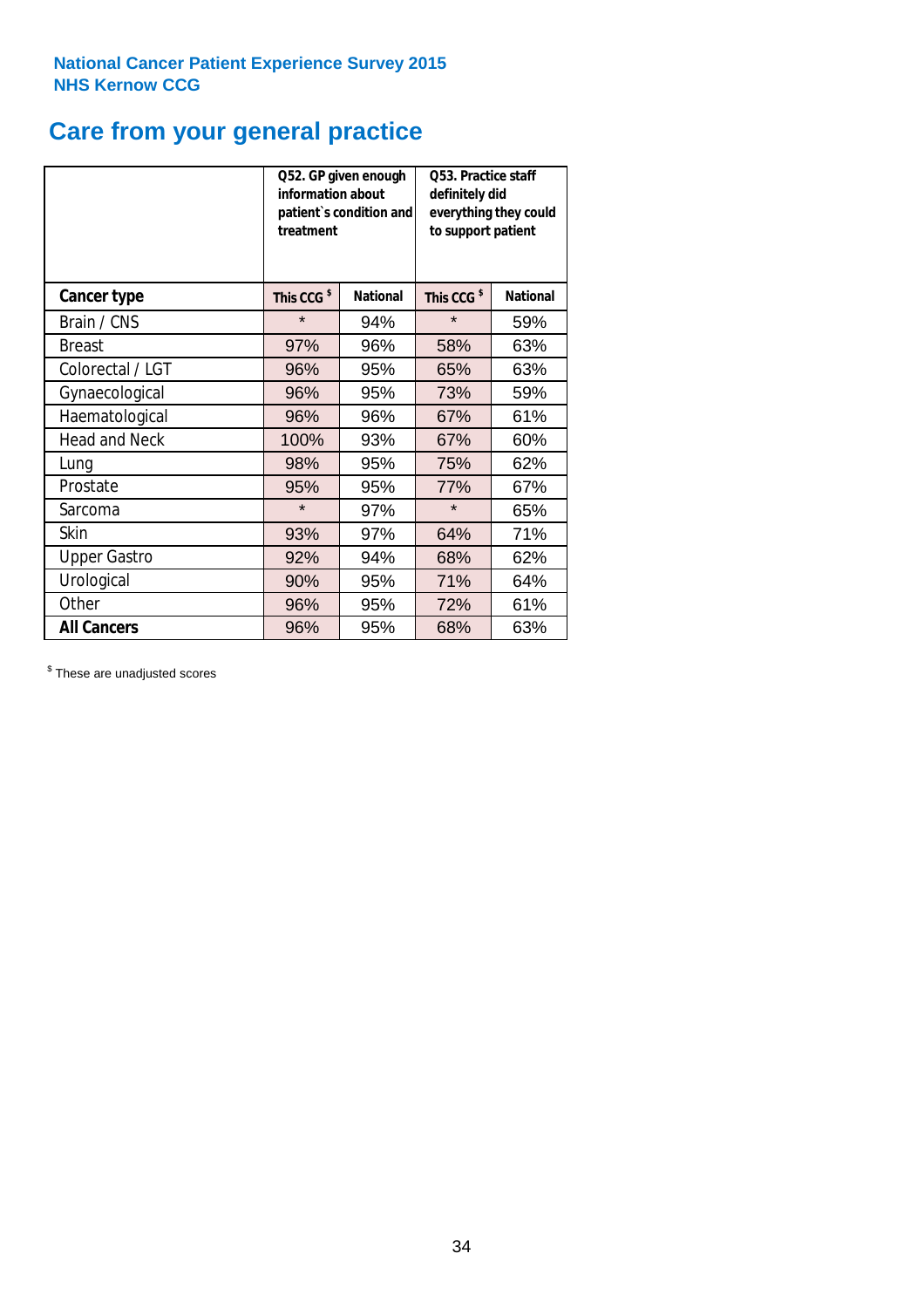# **Your overall NHS care**

|                      | Q54. Hospital and<br>community staff<br>always worked well<br>together |                 | Q55. Patient given a<br>care plan |                 | Q56. Overall the<br>administration of the<br>care was very good /<br>qood |                 | Q57. Length of time for<br>attending clinics and<br>appointments was<br>right |                 |
|----------------------|------------------------------------------------------------------------|-----------------|-----------------------------------|-----------------|---------------------------------------------------------------------------|-----------------|-------------------------------------------------------------------------------|-----------------|
| <b>Cancer type</b>   | This CCG <sup>\$</sup>                                                 | <b>National</b> | This CCG <sup>\$</sup>            | <b>National</b> | This CCG <sup>\$</sup>                                                    | <b>National</b> | This CCG <sup>\$</sup>                                                        | <b>National</b> |
| Brain / CNS          | $\star$                                                                | 45%             | $\star$                           | 29%             | $\star$                                                                   | 84%             | $\star$                                                                       | 60%             |
| <b>Breast</b>        | 64%                                                                    | 60%             | 30%                               | 35%             | 93%                                                                       | 90%             | 72%                                                                           | 64%             |
| Colorectal / LGT     | 61%                                                                    | 60%             | 23%                               | 36%             | 81%                                                                       | 88%             | 67%                                                                           | 68%             |
| Gynaecological       | 71%                                                                    | 58%             | 33%                               | 29%             | 89%                                                                       | 89%             | 80%                                                                           | 66%             |
| Haematological       | 61%                                                                    | 63%             | 27%                               | 33%             | 92%                                                                       | 92%             | 50%                                                                           | 62%             |
| <b>Head and Neck</b> | 63%                                                                    | 58%             | $\star$                           | 34%             | 89%                                                                       | 89%             | 56%                                                                           | 65%             |
| Lung                 | 59%                                                                    | 63%             | 20%                               | 32%             | 92%                                                                       | 89%             | 55%                                                                           | 70%             |
| Prostate             | 70%                                                                    | 63%             | 32%                               | 36%             | 82%                                                                       | 87%             | 72%                                                                           | 71%             |
| Sarcoma              | $\star$                                                                | 60%             | $\star$                           | 31%             | $\star$                                                                   | 90%             | $\star$                                                                       | 63%             |
| Skin                 | 61%                                                                    | 69%             | 46%                               | 39%             | 85%                                                                       | 89%             | 88%                                                                           | 73%             |
| <b>Upper Gastro</b>  | 65%                                                                    | 58%             | 21%                               | 36%             | 87%                                                                       | 88%             | 66%                                                                           | 66%             |
| Urological           | 62%                                                                    | 62%             | 21%                               | 26%             | 77%                                                                       | 84%             | 74%                                                                           | 73%             |
| Other                | 63%                                                                    | 56%             | 22%                               | 29%             | 90%                                                                       | 87%             | 54%                                                                           | 61%             |
| <b>All Cancers</b>   | 64%                                                                    | 61%             | 27%                               | 33%             | 88%                                                                       | 89%             | 65%                                                                           | 66%             |

|                      | Q58. Taking part in<br>cancer research | discussed with patient | Q59. Patient's average<br>rating of care scored<br>from very poor to very<br>good |                 |  |
|----------------------|----------------------------------------|------------------------|-----------------------------------------------------------------------------------|-----------------|--|
| <b>Cancer type</b>   | This CCG <sup>\$</sup>                 | <b>National</b>        | This CCG <sup>\$</sup>                                                            | <b>National</b> |  |
| Brain / CNS          | $\star$                                | 32%                    | $\star$                                                                           | 8.5             |  |
| <b>Breast</b>        | 49%                                    | 28%                    | 9.0                                                                               | 8.8             |  |
| Colorectal / LGT     | 27%                                    | 22%                    | 8.7                                                                               | 8.7             |  |
| Gynaecological       | 51%                                    | 27%                    | 9.2                                                                               | 8.7             |  |
| Haematological       | 53%                                    | 36%                    | 8.9                                                                               | 8.8             |  |
| <b>Head and Neck</b> | 0%                                     | 21%                    | 8.4                                                                               | 8.6             |  |
| Lung                 | 13%                                    | 34%                    | 8.9                                                                               | 8.6             |  |
| Prostate             | 27%                                    | 35%                    | 8.8                                                                               | 8.6             |  |
| Sarcoma              | $\star$                                | 29%                    | $\star$                                                                           | 8.7             |  |
| <b>Skin</b>          | 3%                                     | 17%                    | 8.8                                                                               | 8.9             |  |
| <b>Upper Gastro</b>  | 13%                                    | 30%                    | 8.6                                                                               | 8.6             |  |
| Urological           | 18%                                    | 14%                    | 8.7                                                                               | 8.5             |  |
| Other                | 28%                                    | 31%                    | 8.7                                                                               | 8.6             |  |
| <b>All Cancers</b>   | 34%                                    | 28%                    | 8.8                                                                               | 8.7             |  |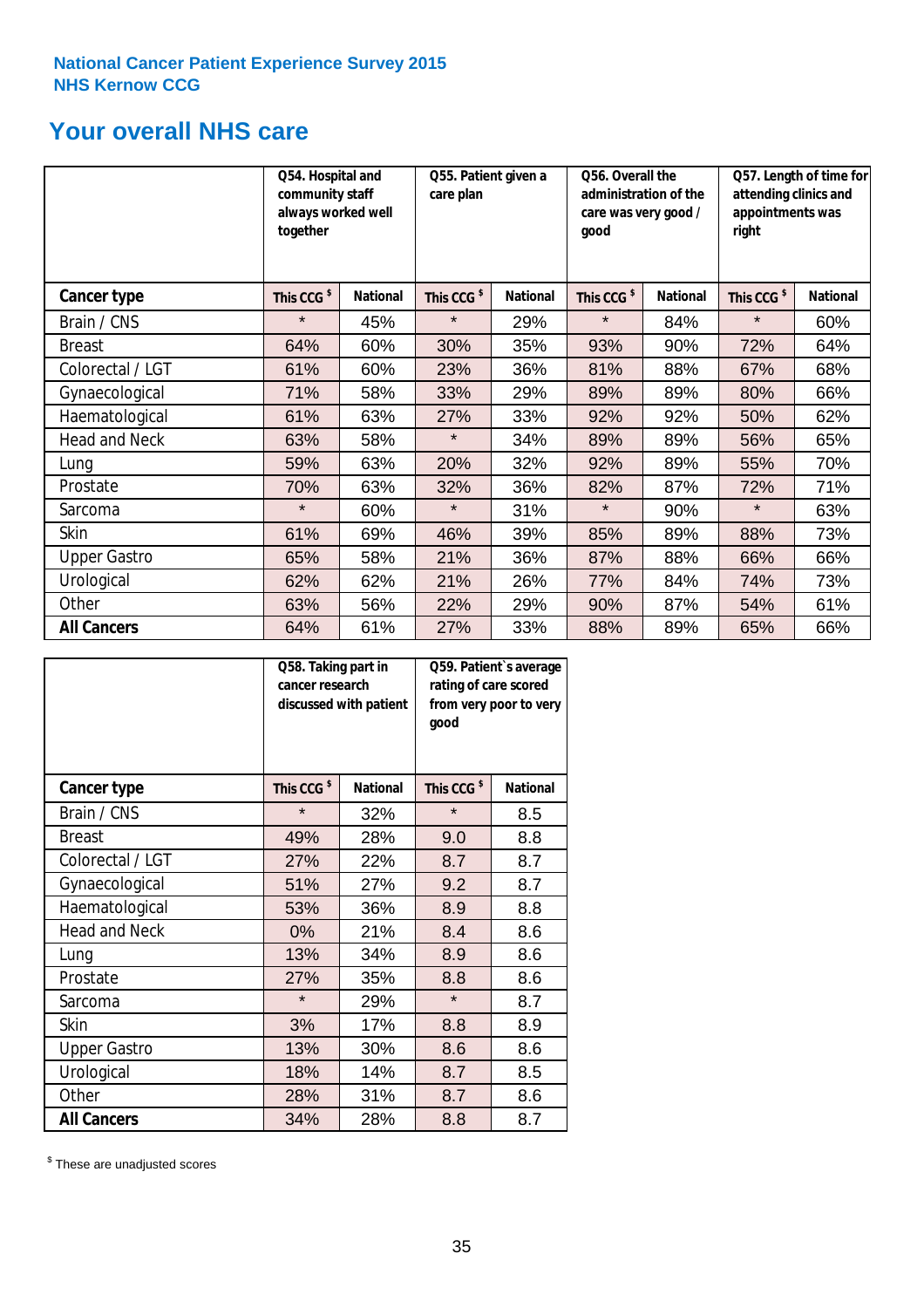# **Annex**

# **Methodology**

The sample for the survey included all adult (aged 16 and over) NHS patients, with a confirmed primary diagnosis of cancer, discharged from an NHS Trust after an inpatient episode or day case attendance for cancer related treatment in the months of April, May and June 2015.

The patients included in the sample had relevant cancer ICD10 codes (C00-99 excluding C44 and C84, and D05) in the first diagnosis field of their patient records, applied to their patient files by the relevant NHS Trust, and were alive at the point at which fieldwork commenced. Deceased checks were undertaken on up to three occasions during fieldwork, to ensure that questionnaires were not sent to patients who had died since their treatment.

Trust samples were checked rigorously for duplicates and patient lists were also de-duplicated nationally to ensure that patients did not receive multiple copies of questionnaires.

The fieldwork for the survey was undertaken between October 2015 and March 2016.

For the first time, the survey used a mixed mode methodology. Questionnaires were sent by post with two reminders where necesssary, but also included an option to complete online. A Freephone helpline was available for respondents to ask questions about the survey, to enable them to complete their questionnaires over the phone, and to provide access to a translation and interpreting facility for those whose first language was not English.

The Health Research Authority supported the survey by granting Section 251 approval.

# **Further information**

Further information on survey methodology, as well as all of the national and local reports and data, is available at www.ncpes.co.uk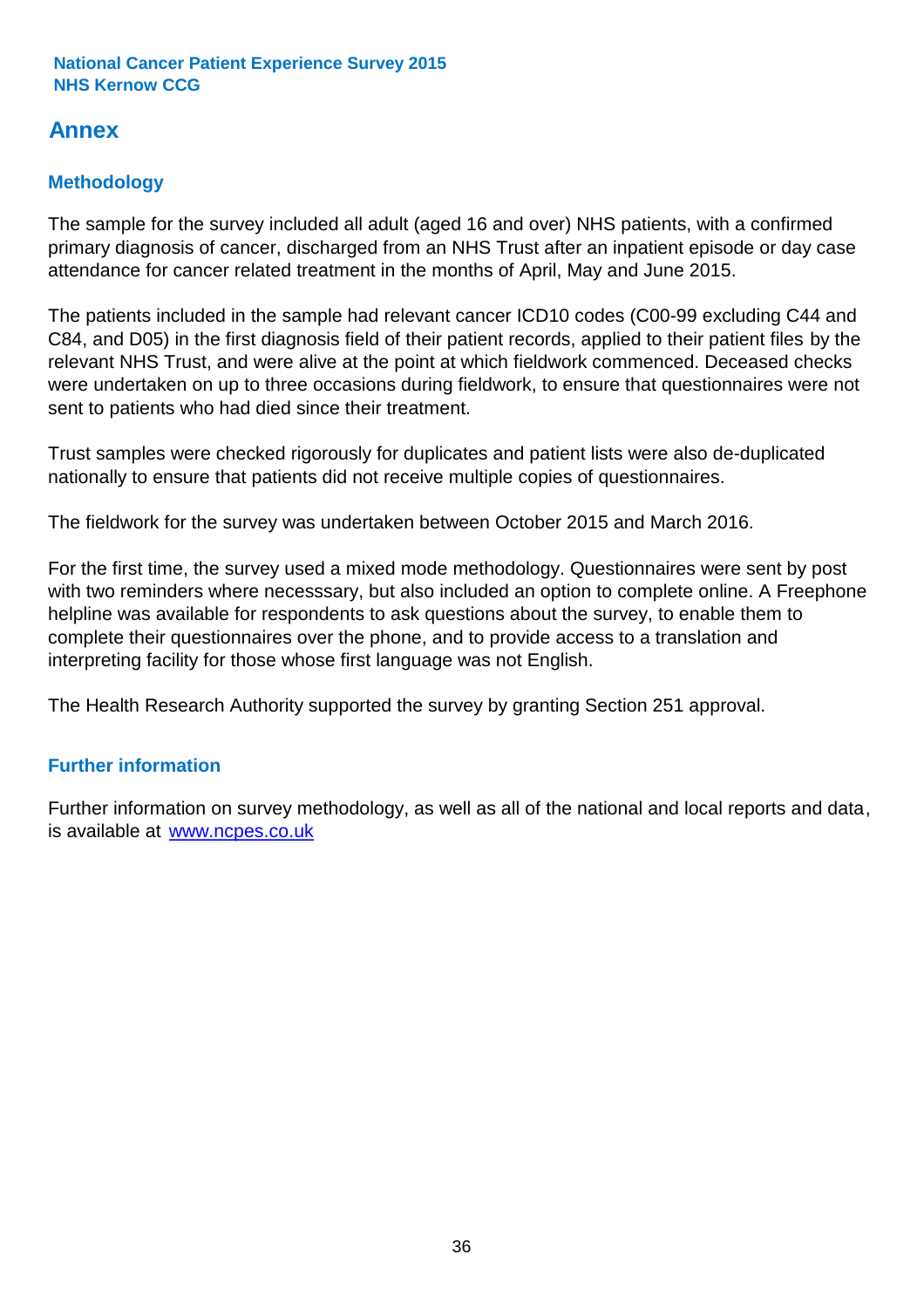### **Redevelopment of the 2015 survey**

A number of significant changes have been made to the National Cancer Patient Experience Survey in 2015:

- the length of the questionnaire has been reduced
- response options have been reviewed and changed to make them consistent throughout the survey
- some of the questions and / or answer options have been changed so that they are now in line with questions in other patient surveys (e.g. the Care Quality Commission national patient surveys), to improve comparability between them
- the topic areas within the questionnaire have been redesigned to capture the whole patient journey.

There are 50 questions in the questionnaire that relate directly to patient experience. Of these, 14 remain unchanged from previous years; and a further 21 have been slightly amended. We draw caution in directly comparing data from the 2015 survey to the findings of the previous CPES surveys, even for identical questions. Changes in the structure of the survey instrument (questionnaire) and also the administration of the survey (calendar period and length of time from sampling to field work start and completion) may influence nationwide averages, although these features will not greatly impact on relative comparisons (e.g. between patient groups or hospitals).

The other 15 questions are either new or substantially changed from previous years.

It is expected that there will be few, if any changes, to the questionnaire going forward so we will be able to compare the results year on year. Where changes are necessary they are expected to be for methodological reasons or to improve question reliability.

Another significant change in 2015 is that an online version of the questionnaire has been developed. The online version was developed to make the questionnaire more accessible for respondents. This may have an impact on the demographic characteristics of the respondents. This may be an improvement if previously underrepresented groups have responded. However, changes to the demographics of respondents may have implications on the overall results - and again, leads us to draw caution in directly comparing results with previous years.

### **Official Statistics**

The 2015 survey data has been published for the first time as Official Statistics. The 2015 survey data has been produced and published in line with the Code of Practice for Official Statistics.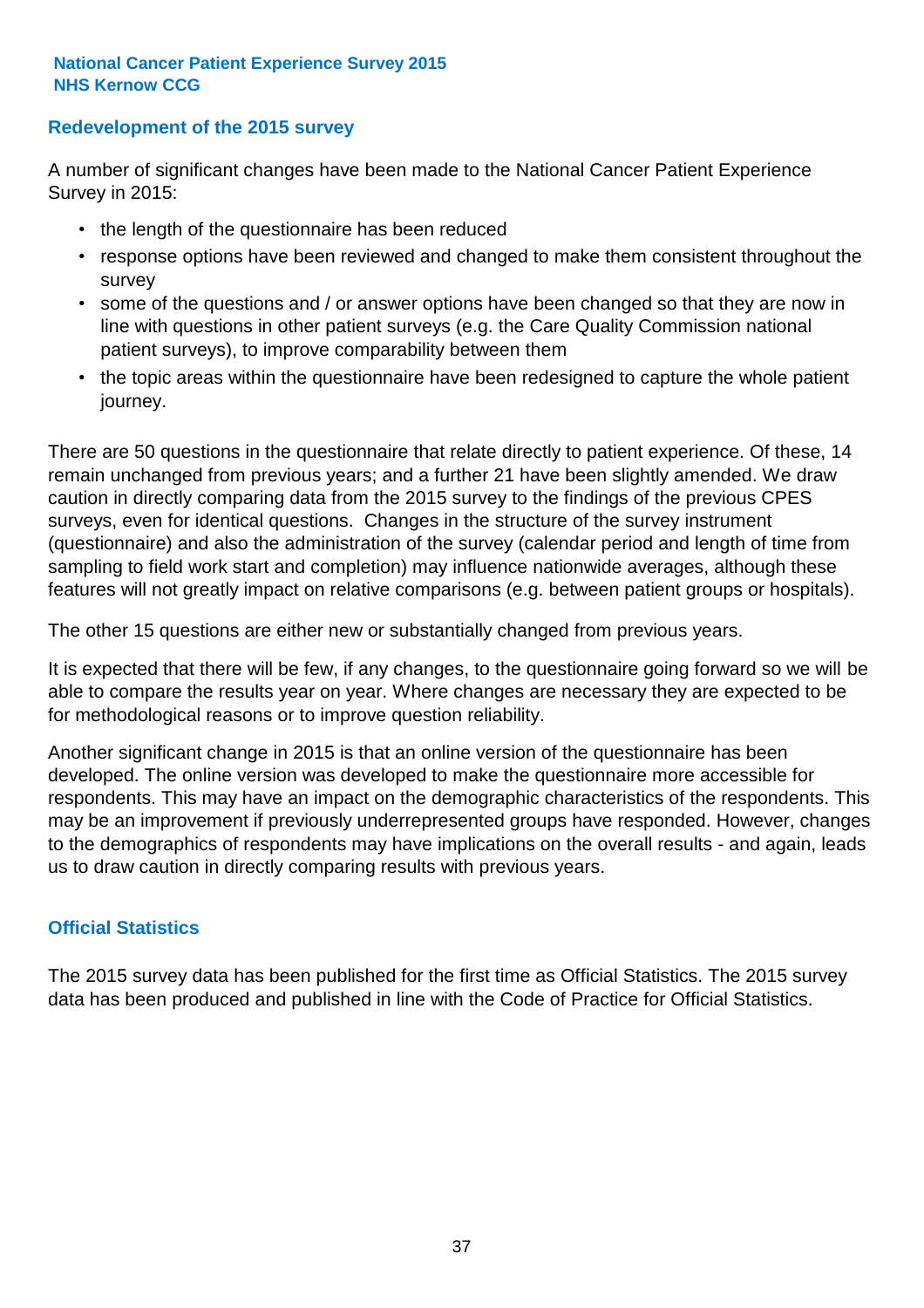### **Scoring methodologies**

49 of the 50 questions relating directly to patient experience have been summarised as the score of the percentage of patients who reported a positive experience. For example:

- question 6 asks: "Overall, how did you feel about the length of time you had to wait for your test to be done?". Responses have been recorded as positive only for those patients who selected the first option ("It was about right")
- question 11 asks: "When you were told you had cancer, were you given written information about the type of cancer you had?". Responses have been recorded as positive only for those patients who selected the first option ("Yes, and it was easy to understand").

Where options do not provide any information on positive/negative patient experience (e.g. "Don't know / can't remember"), they are excluded from the score.

The other question (question 59) asks respondents to rate their overall care on a scale of 0 to 10. Scores have been given as an average on this scale.

A copy of the 2015 questionnaire, marked up with all of these scoring conventions, is available at www.ncpes.co.uk

Further details on the scoring methodology can be found in the technical document for the survey, available at <u>www.ncpes.co.uk</u>

#### **Case-mix adjustment**

For the first time in 2015, case-mix adjusted findings are being presented alongside unadjusted results for CCGs. Case-mix adjustment allows us to account for the impact that differing patient populations might have on results. By using the case-mix adjusted estimates we can obtain a greater understanding of how a CCG is performing given their patient population.

The factors taken into account in this case-mix adjustment are gender, age, ethnic group, deprivation, and tumour group.

For further details on case-mix adjustment, please refer to the technical document for the survey, available at www.ncpes.co.uk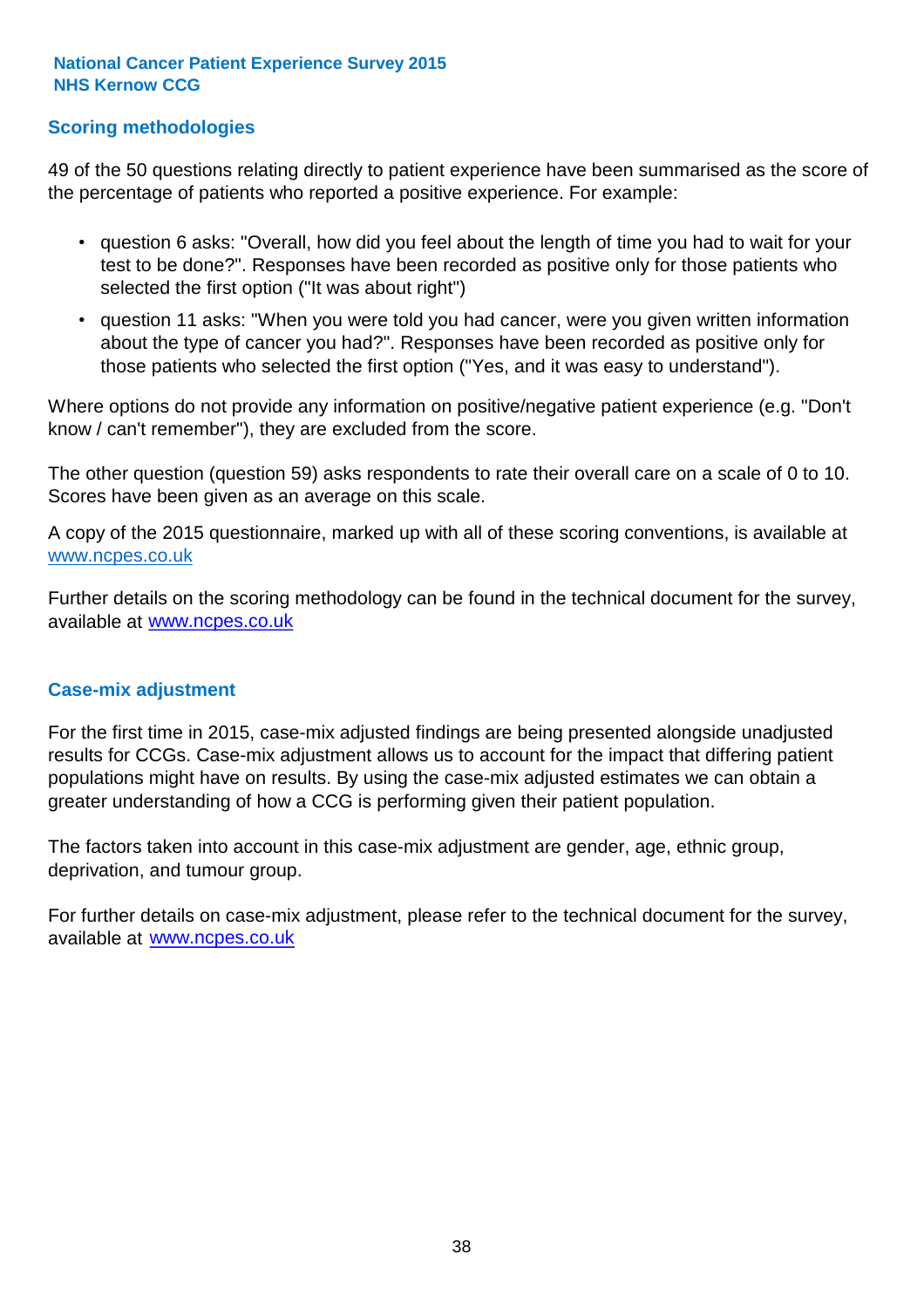## **Response Rates**

|                 | Sample<br><b>Size</b> | <b>Excluded</b> | Adjusted<br><b>Sample</b> | <b>Not</b><br><b>Returned Refused</b> | Blank / | Completed | Response<br>Rate |
|-----------------|-----------------------|-----------------|---------------------------|---------------------------------------|---------|-----------|------------------|
| <b>National</b> | 116,991               | 8.719           | 108,272                   | 33,168                                | 3.918   | 71,186    | 66%              |
| <b>11N</b>      | 1,477                 | 99              | 1,378                     | 371                                   | 39      | 968       | 70%              |

#### **Respondents by tumour group**

The tables below show the numbers of patients from each tumour group and the age and gender distribution of these patients.

| <b>Tumour Group</b>  | Number of<br>respondents* |
|----------------------|---------------------------|
| Brain / CNS          | 8                         |
| <b>Breast</b>        | 201                       |
| Gynaecological       | 66                        |
| Colorectal / LGT     | 107                       |
| Lung                 | 73                        |
| <b>Skin</b>          | 35                        |
| Haematological       | 148                       |
| <b>Upper Gastro</b>  | 62                        |
| Other                | 61                        |
| Urological           | 35                        |
| Prostate             | 129                       |
| Sarcoma              | 9                         |
| <b>Head and Neck</b> | 34                        |

*\* These figures may not match the numerator for all questions in the 'Comparisons by tumour group' section of this report, because not all questions were answered by all respondents.*

### **Respondents by age and gender**

The questionnaire asked respondents to give their year of birth. This information has been amalgamated into 8 age bands. The age and gender distribution for the CCG was as follows:

|             | 16-24 | 25-34 | 35-44 | 45-54 | 55-64 | 65-74 | 75-84 | $85+$        | <b>Total</b> |
|-------------|-------|-------|-------|-------|-------|-------|-------|--------------|--------------|
| <b>Male</b> |       |       | 10    | 23    | 79    | 192   | 104   | 23           | 435          |
| Female      |       |       | 16    | 78    | 109   | 189   | 116   | 18           | 533          |
| Total       |       | 11    | 26    | 101   | 188   | 381   | 220   | $4^{\prime}$ | 968          |